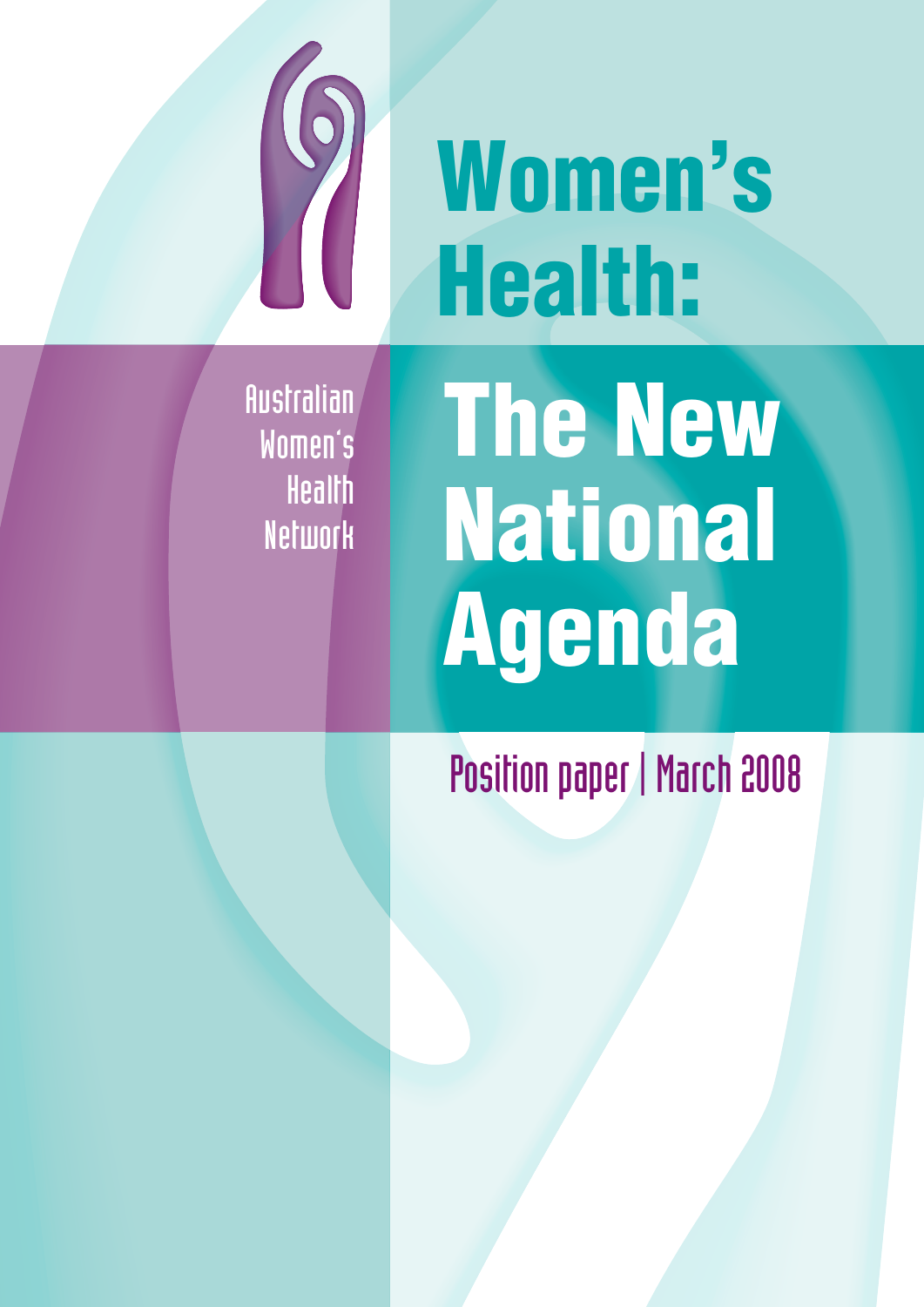## **Contents**

| Foreword       |                                                                             |                |  |
|----------------|-----------------------------------------------------------------------------|----------------|--|
|                | About the AWHN                                                              | 4              |  |
|                | Related papers                                                              | 4              |  |
|                | Acknowledgements                                                            | 4              |  |
| 1              | Executive summary                                                           | 5              |  |
| $\overline{2}$ | Understanding why women's health matters                                    | $\overline{7}$ |  |
| 3              | Building on the first Australian National Women's Health Policy             | 8              |  |
| 4              | Current status of women in Australia                                        | 10             |  |
|                | Population-women live longer than men                                       | 10             |  |
|                | Economic security-women are less economically secure                        | 10             |  |
|                | Women as mothers and carers-women maintain the primary caring role          | 11             |  |
|                | Violence against women-a debilitating and costly problem in all communities | 11             |  |
|                | Women's health outcomes-divergent issues and outcomes                       | 12             |  |
| 5              | Gender as one of the social determinants of health                          | 13             |  |
|                | 5.1<br>Gender y sex differences                                             | 13.            |  |
|                | 5.2<br>Benefits of a gender equity approach                                 | 14             |  |
| 6              | A new national women's health policy                                        | 15             |  |
|                | 6.1<br>Social model of health                                               | 16             |  |
|                | 6.2<br>Diversity of Women                                                   | 16             |  |
|                | Starting with a gendered approach to the National Health Priorities<br>6.3  | 17             |  |
|                | An inclusive and accountable process<br>6.4                                 | 17             |  |
| 7              | Key women's health priority areas                                           | 19             |  |
|                | 7.1<br>Women's economic health and wellbeing                                | 19             |  |
|                | 7.2<br>Women's mental health and wellbeing                                  | 20             |  |
|                | 7.3<br>Preventing violence against women                                    | 21             |  |
|                | 7.4<br>Women's sexual and reproductive health                               | 22             |  |
|                | 7.5<br>Improving women's access to publicly-funded and                      |                |  |
|                | financially-accessible health services                                      | 24             |  |
| A              | International developments in women's health policy                         | 26             |  |
| в              | Women's health policy in Australia (1985-2007)                              | 27             |  |
|                | Development of the National Women's Health Policy 1989                      | 27             |  |
|                | 1997-98 to 1998-99 Public Health Outcomes Funding Agreements (PHOFAs)       | 28             |  |
| C              | Current approaches to women's health by jurisdiction                        | 30             |  |
| D              | Milestones in women's health in Australia<br>31                             |                |  |
|                | References                                                                  | 32             |  |

#### © Australian Women's Health Network 2008

This publication is copyright. It may be reproduced in whole or in part for study, research, criticism, training or review purposes subject to the inclusion of an acknowledgement of the source and no commercial usage or sale.

*Women's Health: The New National Agenda:* AWHN Position Paper March 2008 (online format): ISBN: 978-0-646-49344-2

A full copy of this report can be downloaded from the Australian Women's Health Network website: www.awhn.org.au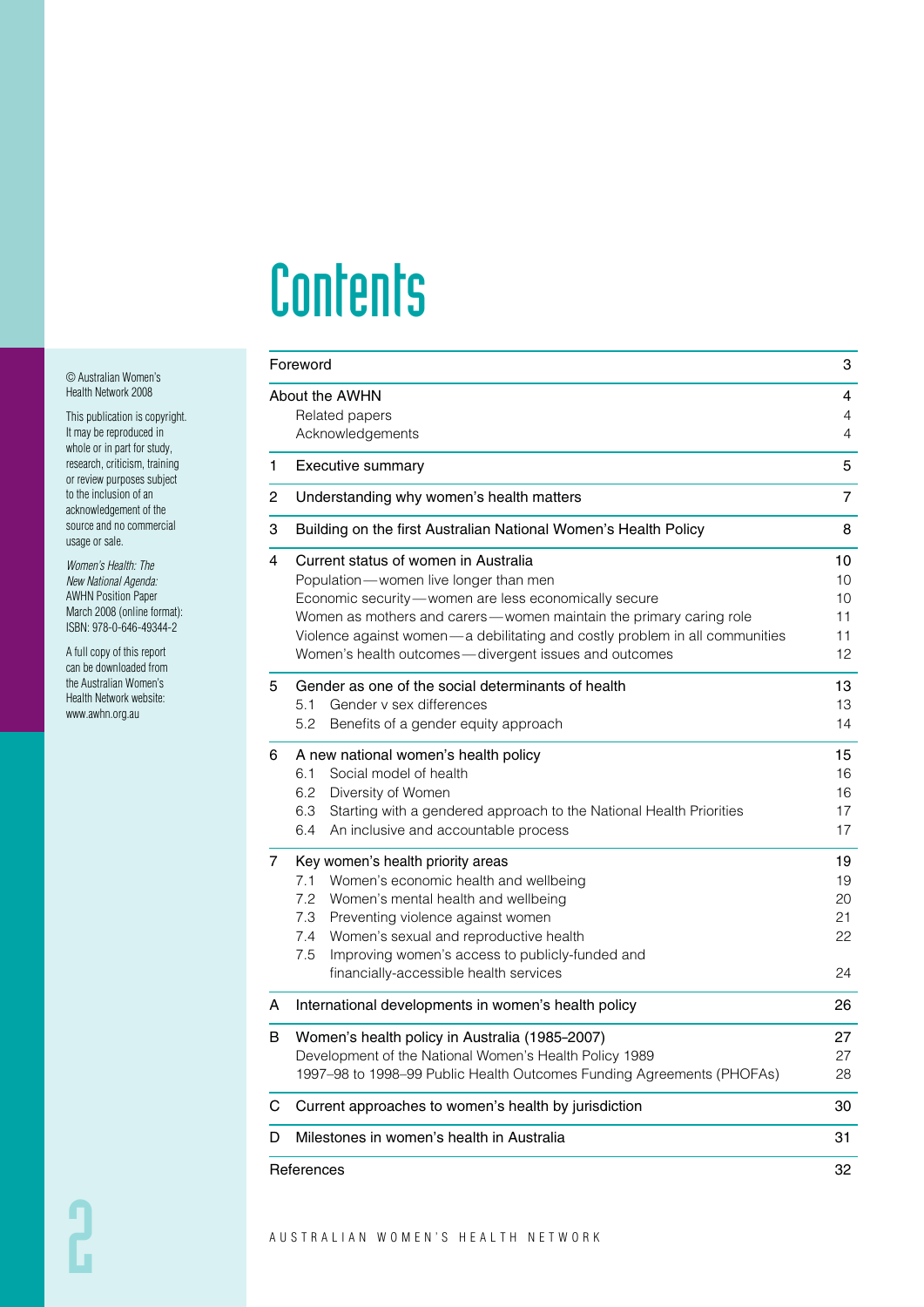## <span id="page-2-0"></span>Foreword

The Australian Women's Health Network is pleased to present this position paper, *'Women's Health: The New National Agenda'*, as a vital contribution to the development of a new national women's policy.

Since the groundbreaking release of Australia's first National Women's Health Policy in 1989, many other developed and developing countries followed Australia's lead and developed their own women's health plans. However over the last decade women's health has slowly disappeared as a policy priority on our national agenda.

It was therefore with great relief that AWHN and many others greeted a commitment by the Federal Labor Party in the leadup to the 2007 election to establish a new women's health policy if elected to government. This commitment recognised the critical importance of improving women's health outcomes, not only for individual women, but for the benefit of the whole community. It also acknowledged the critical role of broad-based consultation in developing a policy that would 'actively promote participation of women in health decision making and management' (ALP, 2007).

In addition, AWHN strongly supports the new government's commitment to shift the focus of the health system towards a greater focus on preventative health and health promotion, both of which are critical to addressing many of the health problems caused by gender inequality.

With the changing and increasingly demanding roles filled by Australian women, we believe it is more important than ever that the health needs of women are framed as an integral part of our national health policy—not as a special interest group or as a subset of reproductive health issues. Health policy in turn must be framed within other major national debates such as economic growth and productivity, affordable housing, better work and family balance, climate change and other environmental concerns.

The fields of health research, health care and health funding are highly contested and constantly evolving. Within this broad ranging discourse, it is vital that the voices and concerns of women are raised, including the voices of women's health organisations and the myriad other groups dealing with women's health outcomes on a daily basis.

At the 2005 National Women's Health Conference, it was agreed that significant effort was required to bring women's health back onto the national health policy agenda before our next conference in 2010. This position paper, based on an earlier discussion paper and consultations that followed our national women's health summit in Canberra (September 2007), represents a central part of that effort.

**Australian Women's Health Network**

March 2008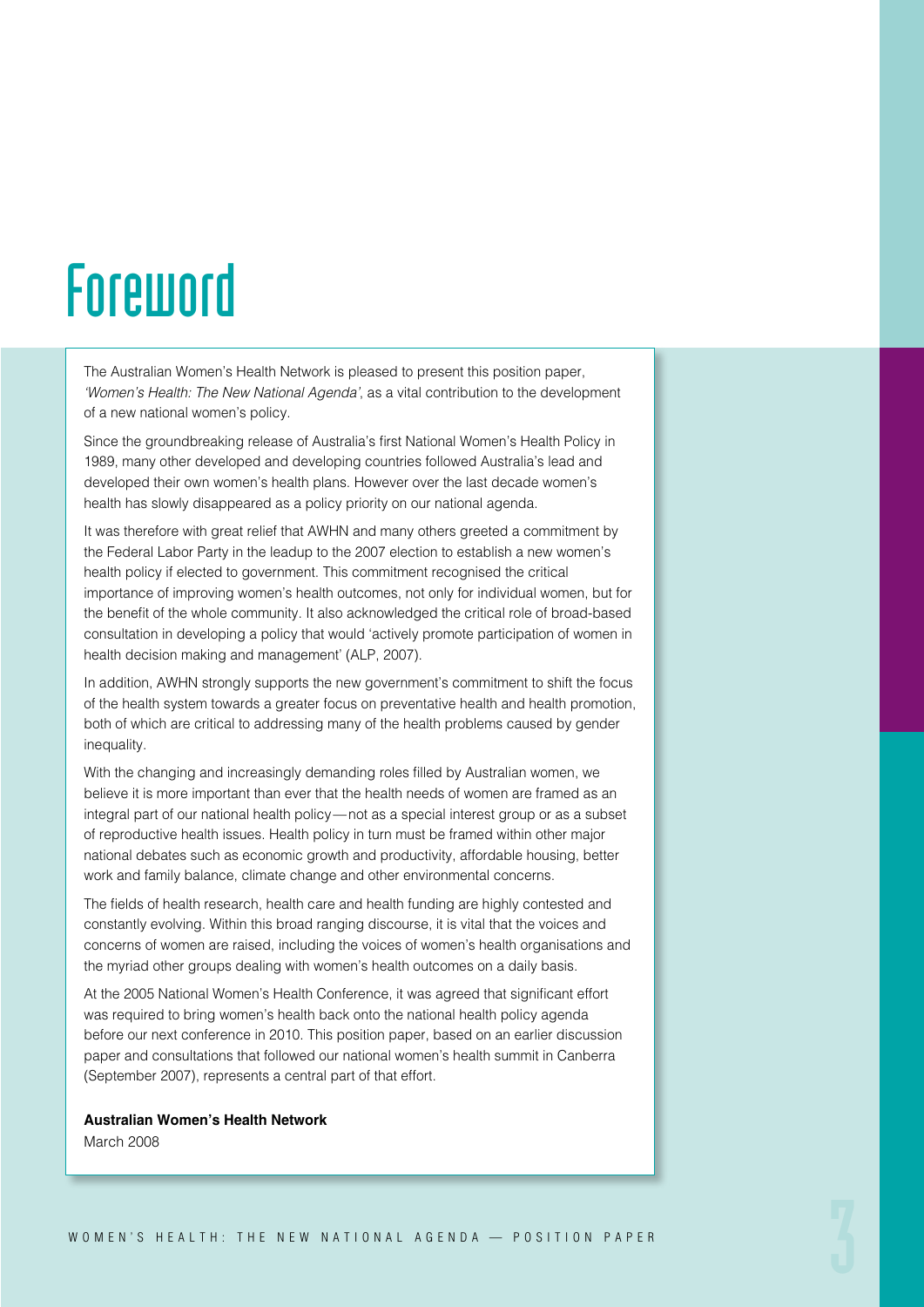## <span id="page-3-0"></span>About the AWHN

The Australian Women's Health Network (AWHN) is a community-based, non-profit, consultative organisation that provides a national voice on women's health issues. AWHN was established in 1986 and operates as a women's health advocacy and information organisation, working with government policy makers and other agencies to improve the health and wellbeing of Australian women.

AWHN has affiliated Networks in all states and territories of Australia. Both the state/territory groups and the umbrella national organisation represent a wide cross section of women, and organisations representing specific groups of women. As health is interpreted in a broad social context, women from a range of interest groups take up AWHN membership. The organisation cuts across political, economic, social and ethnic barriers. Women's Health Networks frequently consult with other organisations representing women and work together to address major issues facing women.

The broad aims of AWHN are:

- To maintain and increase a national focus on women's health issues.
- To be a national advocacy and information sharing organisation.
- To be an umbrella organisation for state and territory women's health networks and for other national women's organisations which embrace our objectives and philosophy.

AWHN is funded from membership fees and does not receive government funding. For further information, including contact details, go to: [www.awhn.org.au](http://www.awhn.org.au)

### **Related papers**

Proceedings from the AWHN Summit and Aboriginal Women's Talking Circle held in Canberra September 2007 can also be found on [www.awhn.org.au](http://www.awhn.org.au)

### **Acknowledgements**

Chris Black, author of Women's Health: The New National Agenda, on behalf of AWHN.

All organisations and individuals that provided input and feedback on the discussion paper, and through the National Women's Health Summit.

AWHN acknowledges with appreciation the support of the ACT Government and the Office of Aboriginal and Torres Strait Islander Health in running its 2007 National Women's Health Summit in Canberra.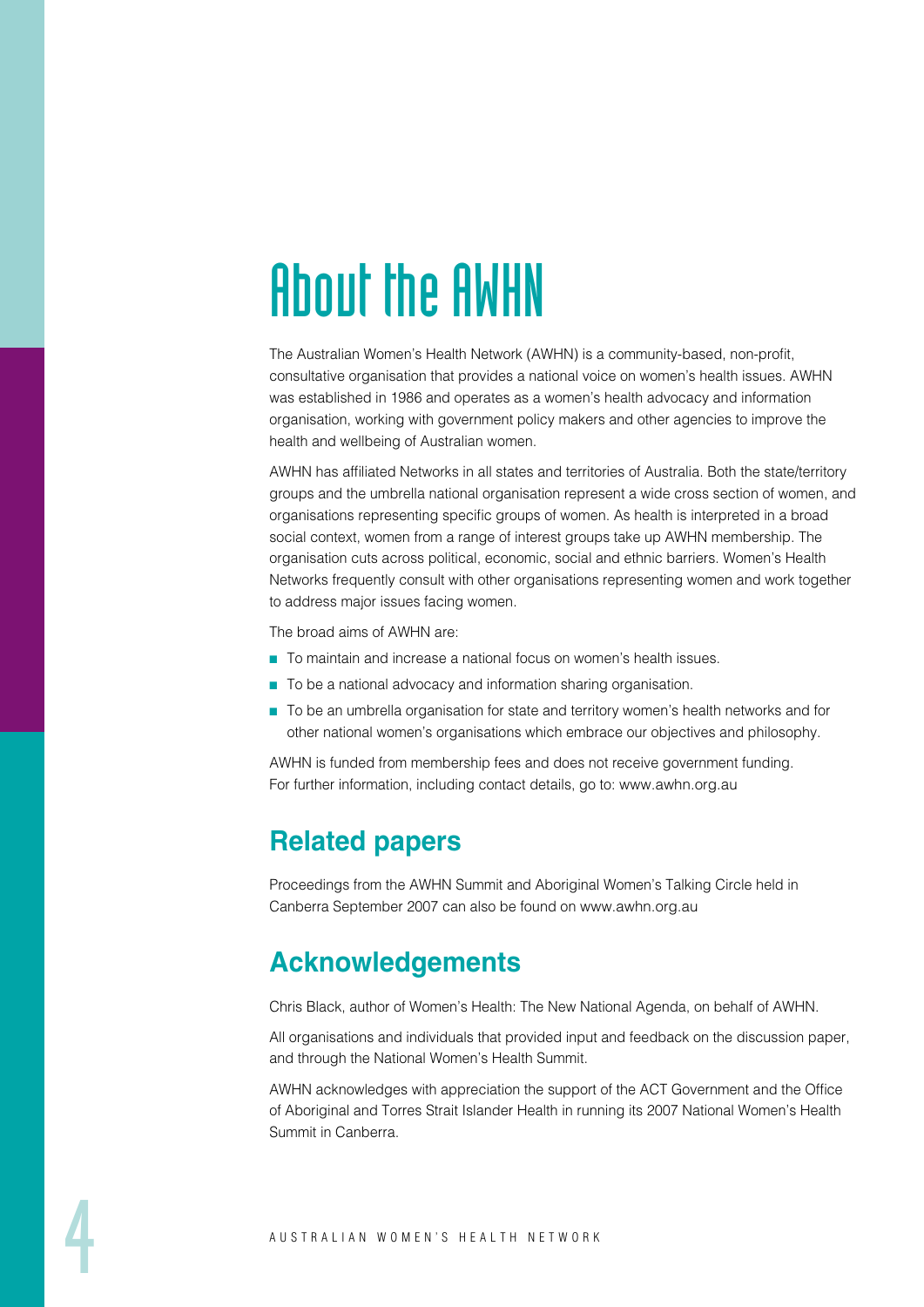## <span id="page-4-0"></span>Executive summary

The purpose of this position paper is to set out a new national agenda for women's health in Australia. It does so by outlining the key arguments for making women's health a priority of governments, health professionals and the broader community and proposes a framework and process through which this can be achieved.

1

**Section 2** describes 'why women's health matters' and how women's experience of life (and health) differs from that of men. It underscores the fact that improving the health of all women will have a marked impact on the health of the broader community.

**Section 3** provides a summary of the development and achievements of Australia's first National Women's Health Policy, widely acknowledged as a world leading best practice example of how to approach women's health. It notes that the framework and commitments of that first policy still have great relevance and currency today, and provide a strong base for the development of a new policy.

In Section 4, statistics compiled for the Australian Government's publication, *Women in Australia 2007,* are used to demonstrate some of the key social, economic and health issues facing women today. These statistics highlight achievements that have been made over recent decades, as well as continuing inequities and differences that demonstrate the need for a coordinated and holistic approach to women's health and wellbeing.

**Section 5** outlines the differences between the terms 'gender' and 'sex' and how each impacts on women's health experiences and outcomes. It also shows how a gender equity approach has been used by international bodies and other national governments to maximise the effectiveness of investment in health services.

**Section 6** proposes five key criteria to be used in the development of a new national women's health policy, namely:

- using a social model of health
- incorporating a diversity analysis to ensure that the needs of all groups in the community. including Aboriginal and Torres Strait Islander women, are taken into account
- developing priority areas for women's health (outlined in Section 7)
- the benefits of adopting a gendered approach to the already agreed national health priorities
- using an inclusive and accountable process for further development and implementation of the new women's health policy.

Section 7 outlines five priority areas for a new national women's health policy. This is likely to be a contested area as there are always calls for different aspects of health to be prioritised. However we propose that the following broad areas are made priorities in the first iteration of the new national women's health policy: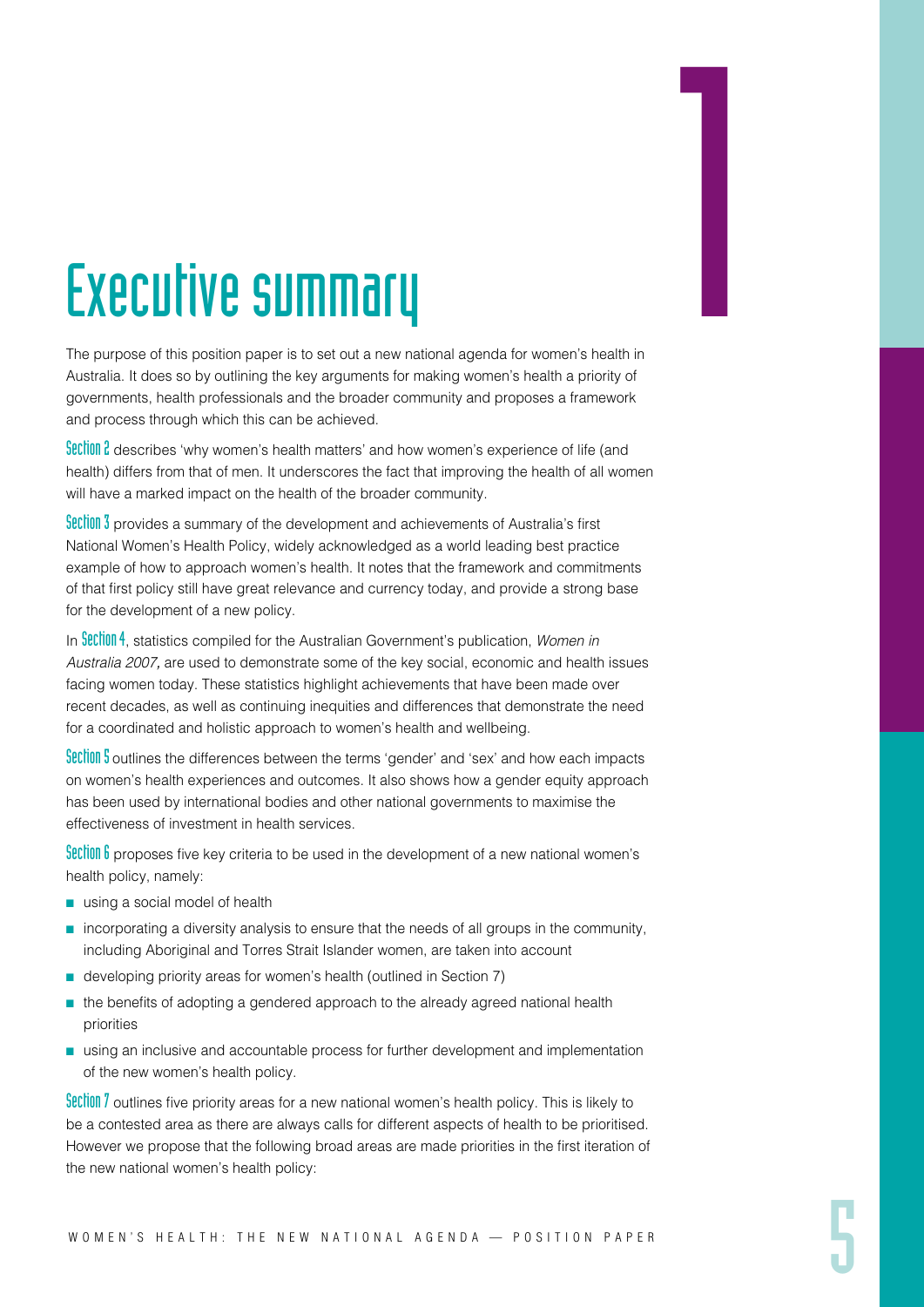- women's economic health and wellbeing
- women's mental health and wellbeing
- preventing violence against women (in all its forms)
- women's sexual and reproductive health
- improving women's access to publicly funded and financially accessible health services.

Importantly all of these issues should be tackled from within the perspective of a diversity analysis, meaning that all women within the community are adequately catered for and their particular needs appropriately addressed. This means a specific focus within each priority on:

- Aboriginal and Torres Strait Islander women and the particular issues they face around accessing health services and life expectancy
- women living in rural and remote communities
- women from culturally and linguistically diverse backgrounds
- older women in our rapidly ageing population
- health needs of young women and girls
- women with disabilities
- lesbian, bisexual, transgender and intersex women
- recently arrived migrants and refugee women
- mothers and women with other caring responsibilities
- women from disadvantaged socio-economic backgrounds.

Finally, the **Appendices** contain background information about international developments in women's health policy and a more detailed record of the way in which the first National Women's Health Policy was developed. They also contain an overview of how women's health policy and programs have more recently been delivered through the Public Health Outcomes Framework Agreements (PHOFAs) negotiated between the Australian and state and territory governments.

This paper represents AWHN's position on the goals, objectives and priorities that should inform the new national women's health policy framework, as well as a process by which these can be delivered. AWHN intends to make this paper widely available to all key stakeholders, and work with the Australian Government to help bring its vision for women's health to life. We also look forward to working with other organisations and individuals who have a similar commitment to improving women's health outcomes, and all the other benefits that will flow from achieving this critical goal.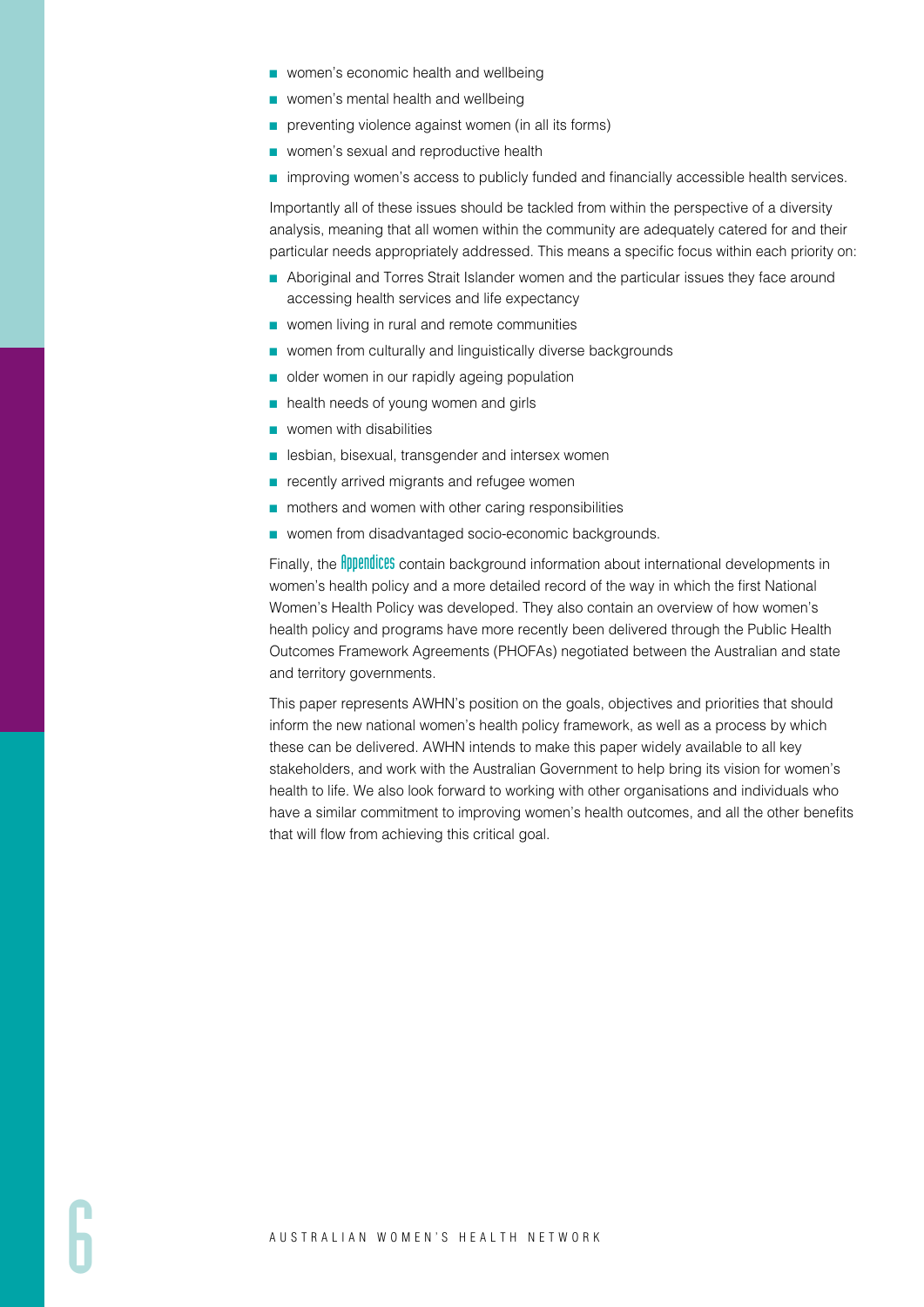# <span id="page-6-0"></span>Understanding why women's health matters health matters 2

Women are different from men and experience life differently, both in sickness and in health. Throughout their lives, from childhood to old age, women will have different health experiences and outcomes based on both biological factors and gender roles.

As well as the obvious anatomical differences, other differences include genetic, hormonal, psychological and social factors. In responding to women's health issues it is important that these differences are recognised and acknowledged, without overshadowing or dismissing the commonalities women share with men. Similarly, many aspects of men's health could be improved by considering their gendered roles in society.

There are some conditions that affect more women than men such as arthritis, major depression, osteoporosis, eating disorders and the health impacts of all forms of violence. There are also some conditions that affect women differently than they affect men. Heart attacks and HIV/AIDS are two of the more serious conditions that doctors sometimes overlook in women because the signs and symptoms look different than they do in men.

In addition, there are some conditions related to reproductive health that will only affect women, such as pregnancy, childbirth and menopause. However women's reproductive health issues represent just some of their health concerns. As will be detailed throughout this paper, there are many other health issues related to their productive roles (as workers, carers, active community members, etc) and their gendered roles that are just as critical to address.

Better outcomes in women's health and wellbeing have benefits for the individuals and their families, and for the broader community. Flow on benefits are extensive and include greater participation and productivity by women in the paid and unpaid workforce, and less demand for high cost health services to be funded by government.

As highlighted in the South Australian Women's Health Policy (Government of South Australia, 2005) 'women are the majority of health consumers, the majority of health service providers and the majority of carers. Improving the health of **all women** will improve the health of the whole community.'

These better health outcomes can only be reached by having a health policy that is approached from a gendered and whole of government perspective—one which responds to the broad range of economic, social and cultural factors that impact on health outcomes for women.

**"Health is a state of complete physical, mental and social wellbeing and not merely the absence of disease or infirmity. Women's health involves their emotional, social and physical wellbeing and is determined by the social, political and economic context of their lives, as well as by biology."** 

**UN Platform for Action (Para. 89), Beijing, 1995**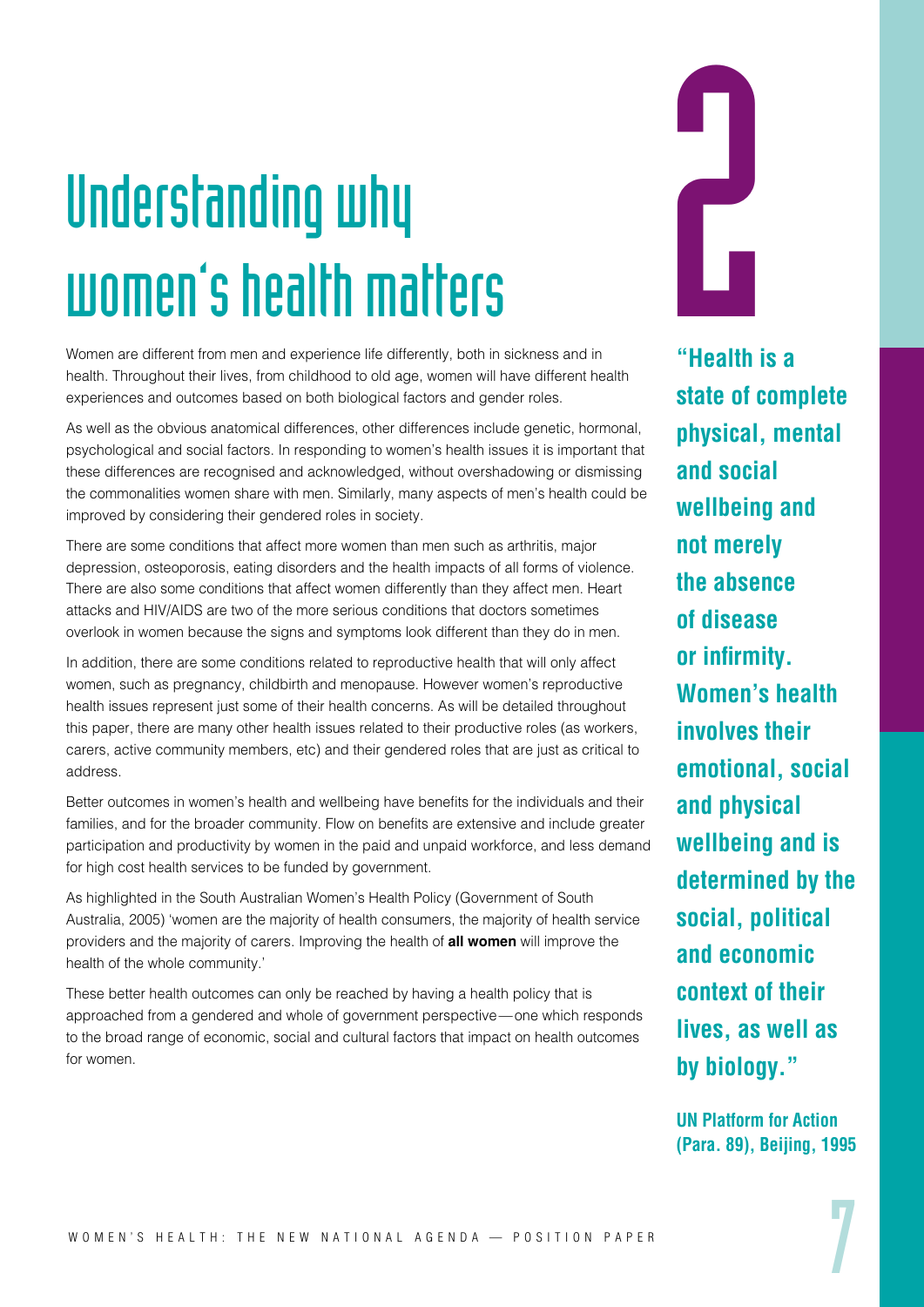# <span id="page-7-0"></span>**Building on the first Australian<br>Rational Women's Health Policy**

In Australia we are lucky to already have a strong framework for addressing women's health that could be used to build a refreshed and strengthened vision for the future. Australia's *National Women's Health Policy*, adopted in 1989 (Commonwealth Department of Health, Housing, Local Government and Community Services, 1993), led the world in delivering a health policy that responded to the specific needs and issues facing women. It was very progressive in adopting a social model of health that went beyond the dominant biomedical model of health and acknowledged that social, environmental, economic, biological and gender factors all influenced health outcomes. It was also highly effective because it was supported by a National Women's Health Program with clear implementation strategies and special purpose funding.

This paradigm shift from a biomedical to a social model of health was influenced by new thinking at the national and international level (through the World Health Organization and other bodies) and driven by women's health organisations and advocates. It also reflected the significant involvement of women and women's organisations in the extensive consultation processes that were undertaken by government.

The National Women's Health Policy (NWHP) was developed following calls for action at the 1985 National Women's Health Conference. In response, a commitment was made by the Australian Government to pursue a national approach and consultation occurred with more than one million Australian women. The policy provided both a framework and action plan to improve the health of women in Australia to the year 2000. Its focus was on those women considered most at risk, and to encourage the health system to be more responsive to the needs of women.

Unfortunately the specific issues so important to Aboriginal and Torres Strait Islander women's health were left to one side because a separate inquiry into the health of Indigenous people was being undertaken around the same time.

Principles underlying the National Women's Health Policy were:

- an understanding of health within a social context, as emphasised by the World Health Organization and endorsed by the Australian Government, recognising that:
	- health is determined by a broad range of social, environmental, economic and biological factors
	- differences in health status and health outcomes are linked to gender, age, socioeconomic status, ethnicity, disability, location and environment
	- health promotion, disease prevention, equity of access to appropriate and affordable services, and strengthening the primary health care system are necessary, along with high quality illness treatment services
	- information, consultation and community development are important elements of the health process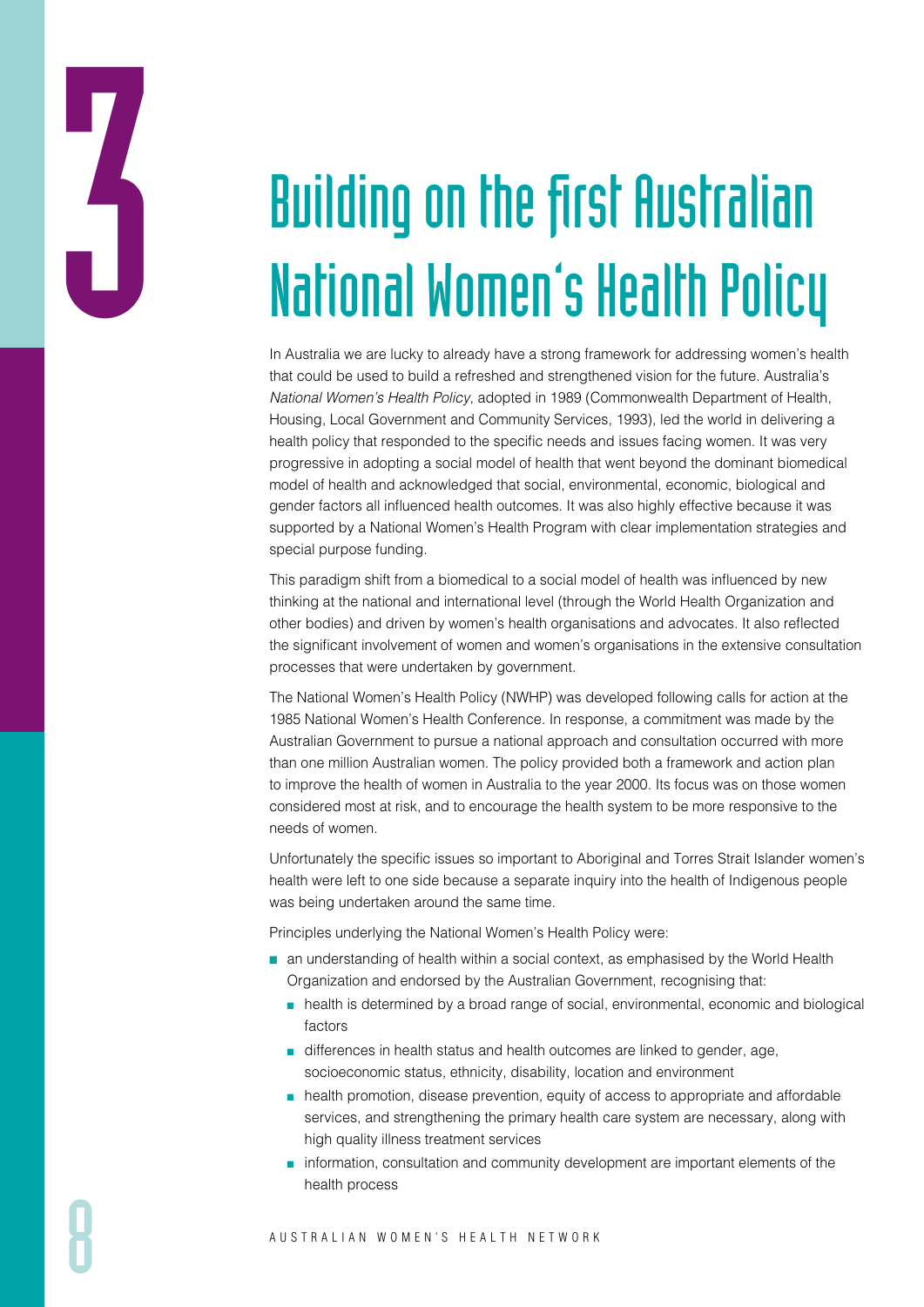- the need to encompass all of a woman's lifespan, and reflect women's various roles in Australian society, not just their reproductive role
- the need to promote greater participation by women in decision making about health services and health policy, as both consumers and providers
- recognising women's rights, as health care consumers, to be treated with dignity in an environment which provides for privacy, informed consent and confidentiality
- acknowledging that informed decisions about health and health care require accessible information which is appropriately targeted for different socioeconomic, educational and cultural groups
- the importance of using accurate data and research concerning women's health, women's views about health, and strategies which most effectively address women's health needs.

The Australian Government and all state and territory governments became signatories to the policy and committed funding to establish the National Women's Health Program. In the first four years of the program, it was agreed to tackle seven priority health issues for women:

- reproductive health and sexuality
- health of ageing women
- women's emotional and mental health needs
- violence against women
- occupational health and safety
- the health needs of women as carers
- the health effects of sex role stereotyping on women.

In implementing the policy, there were five key action areas identified as necessary within the health care system to improve women's health, and to be delivered through the Commonwealth-State agreed National Women's Health Program. These were:

- improvements in health services for women, based on a dual approach which meant the provision of more women's health services, and complementary improvements to existing general health services
- provision of health information for women, in both the prevention and treatment of health problems
- research and data collection on women's health (which led to the establishment of the Longitudinal Women's Health Study)
- women's participation in decision making on health, at government and community levels, and as consumers of health services
- training of health care providers, at both undergraduate and postgraduate levels, around women's health care needs.

A review of the first four year program led to it being renewed for a further four years (1993–97). Another evaluation in 1997 (unpublished) concluded that the program had been highly effective and highly valued by the women who used its services. However with the introduction of the new Public Health Outcomes Framework Agreements (PHOFAs) in 1997, the specific focus on women's health policy at the national level was lost (see Appendix B for details on history of the policy and current arrangements).

On a more positive note, in reviewing the 1989 NWHP today, it is clear that many of its goals and principles remain highly relevant in 2008 and beyond.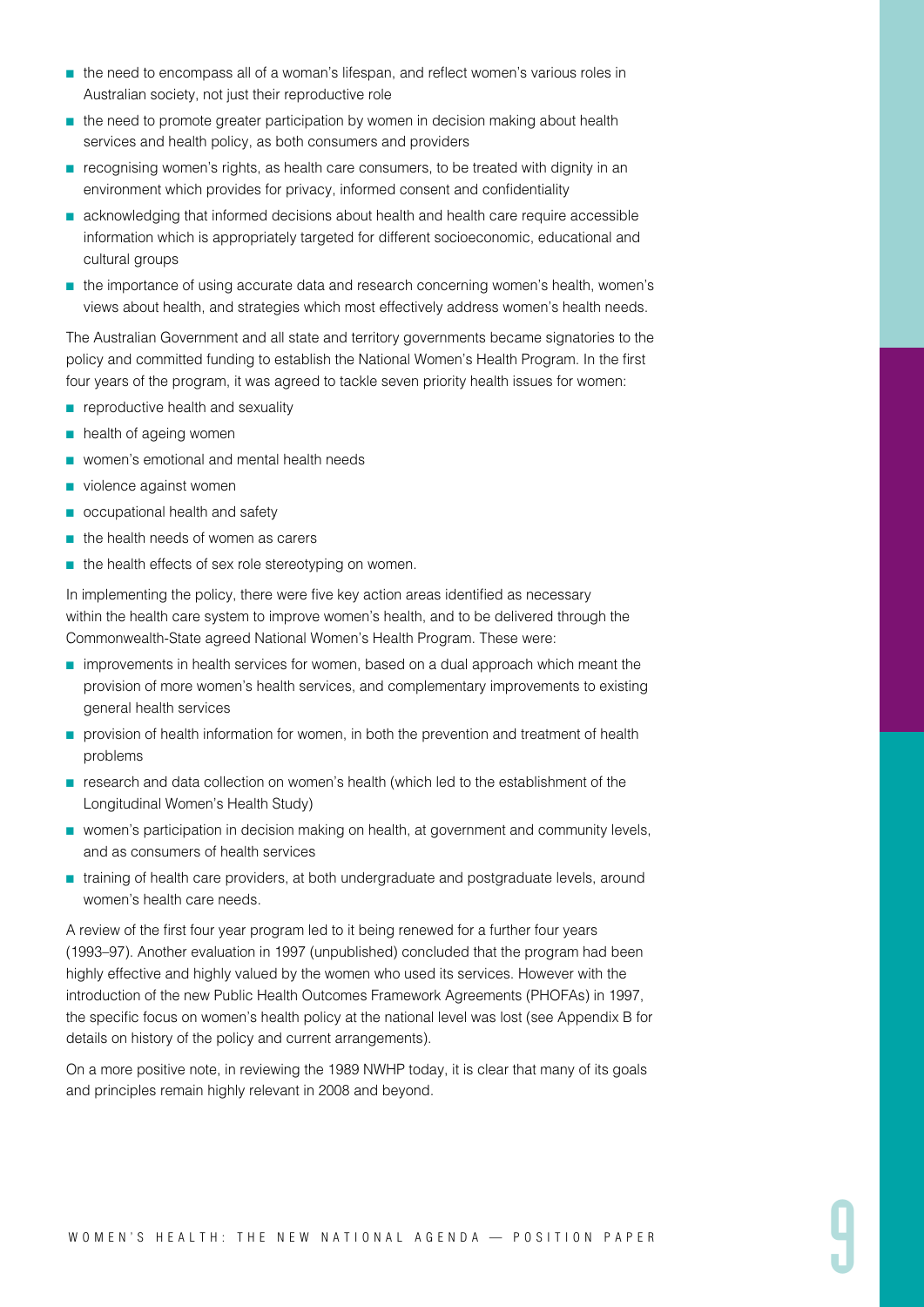<span id="page-9-0"></span>

# **Current status of<br>women in Australia**

Many Australian women are undoubtedly experiencing higher levels of economic prosperity, educational attainment and good health than in previous decades, and certainly in comparison to women in developing countries. However there are still many women living in poverty, subsisting on inadequate pensions, trapped in under-employment or low income occupations and experiencing poor health outcomes. The following statistics are compiled primarily from the *Women in Australia 2007* report (Australian Government Office for Women, 2007), and represent some of the key social, economic and health issues faced by women.

### **Population***—women live longer than men*

- As at June 2006 women numbered 10,348,070 and comprised 50.2 per cent of the population (ABS 2006, Cat. No. 3101.0).
- Women on average live 4.8 years longer than men, and by the age of 85 years, women outnumber men two to one (ABS 2005, Cat. No. 3302.0).
- On average, Aboriginal and Torres Strait Islander women die much younger, with the life expectancy of Aboriginal and Torres Strait Islander women 64.8 compared to 83.3 years for non-Indigenous women (ABS 2005, Cat. No. 3302.0).

### **Economic security***—*

### *women are less economically secure*

- In December 2006 nearly 58 per cent of women were in the paid labour force compared with 72 per cent of men (ABS 2006, Cat. No. 6202.0.55.001 Table 2).
- Between November 1996 and November 2006, full-time ordinary time earnings for women increased by 18.8 per cent in real terms—however at the end of 2006 the ratio of female to male full-time earnings showed a gender earnings gap of 16 per cent (ABS 2006, Cat. No. 6302.0).
- Women's average weekly full-time earnings are \$941 compared to \$1125 for men (a gap of \$184 per week), and average earnings for all women (including part-time) was \$666 per week (ABS 2006, Cat. No. 6302.0).
- Women are less likely than men to have superannuation, and women have lower superannuation balances than men across all age groups, particularly those women working part-time or not in the labour force (Clare, 2004).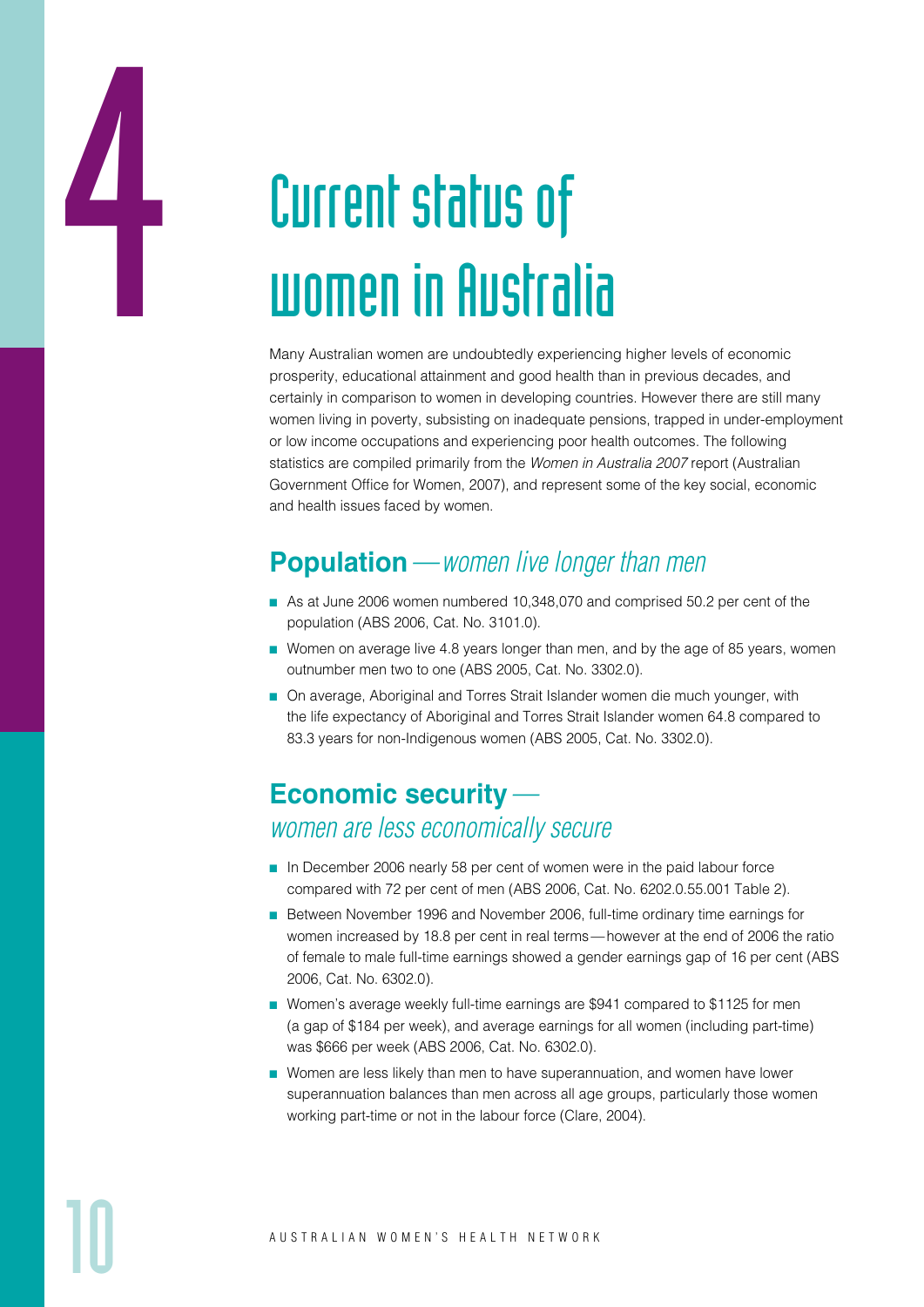<span id="page-10-0"></span>■ As at June 2004, there were nearly 2.6 million women in receipt of income support payments (compared to 1.8 million men) with Age Pension, Parenting Payments and Partner Allowances being predominantly paid to women (Australian Government Department of Families, Community Services and Indigenous Affairs, 2004).

### **Women as mothers and carers***—*

### *women maintain the primary caring role*

- In 2005 the fertility rate was 1.81 babies per woman, the highest rate since 1995 (ABS 2005, Cat. No. 3301.0).
- Women are continuing to delay childbearing with the greatest fertility rates now in the 30-34 year range, while for Aboriginal and Torres Strait Islander women the greatest fertility rates are for women under 30 years (ABS 2005, Cat. No. 3301.0).
- Women continue to do the majority of housework and child care (ABS 1997, Cat. No. 4153.0).
- More women than men care for the elderly and people with a disability (ABS 2003, Cat. No. 4430.0).
- The majority of one-parent families (83 per cent) were headed by single mothers (ABS 2003, Cat. No. 4442.0).

### **Violence against women***—*

### *a debilitating and costly problem in all communities*

- Violence against women of all ages takes many forms including physical and sexual assault, as well as emotional, psychological and financial abuse.
- A 2004 survey on violence against women found that one in ten Australian women had experienced physical and/or sexual harm during the previous 12 months (Mouzos & Makkai, 2004).
- Domestic violence is the leading contributor to death, disability and illness in Victorian women under the age of 45 years (VicHealth, 2004).
- Aboriginal and Torres Strait Islander women are around three times more likely to experience physical violence or sexual assault than non-Indigenous women (Mouzos & Makkai, 2004).
- Non-heterosexual women have been found to experience at least double the incidence of abuse during their lifetime than heterosexual women (McNair et al 2005).
- In 2002–03 it was estimated that domestic violence cost the Australian economy \$8 billion each year (VicHealth, 2004).
- While the 2005 ABS Personal Safety Survey showed a decrease in the reporting rate of violence for all women, there was an increase in reports from women aged 45 years and over (ABS 2005, Cat. No. 4906.0, Table 6).
- Rates of reporting to police remain low, with only 18 per cent of sexual assaults and 33 per cent of physical violence being reported (ABS 2005, Cat. No. 4906.0).
- In 2003–04, 75 per cent of female homicides were at the hands of their partner or another family member (Mouzos, 2005).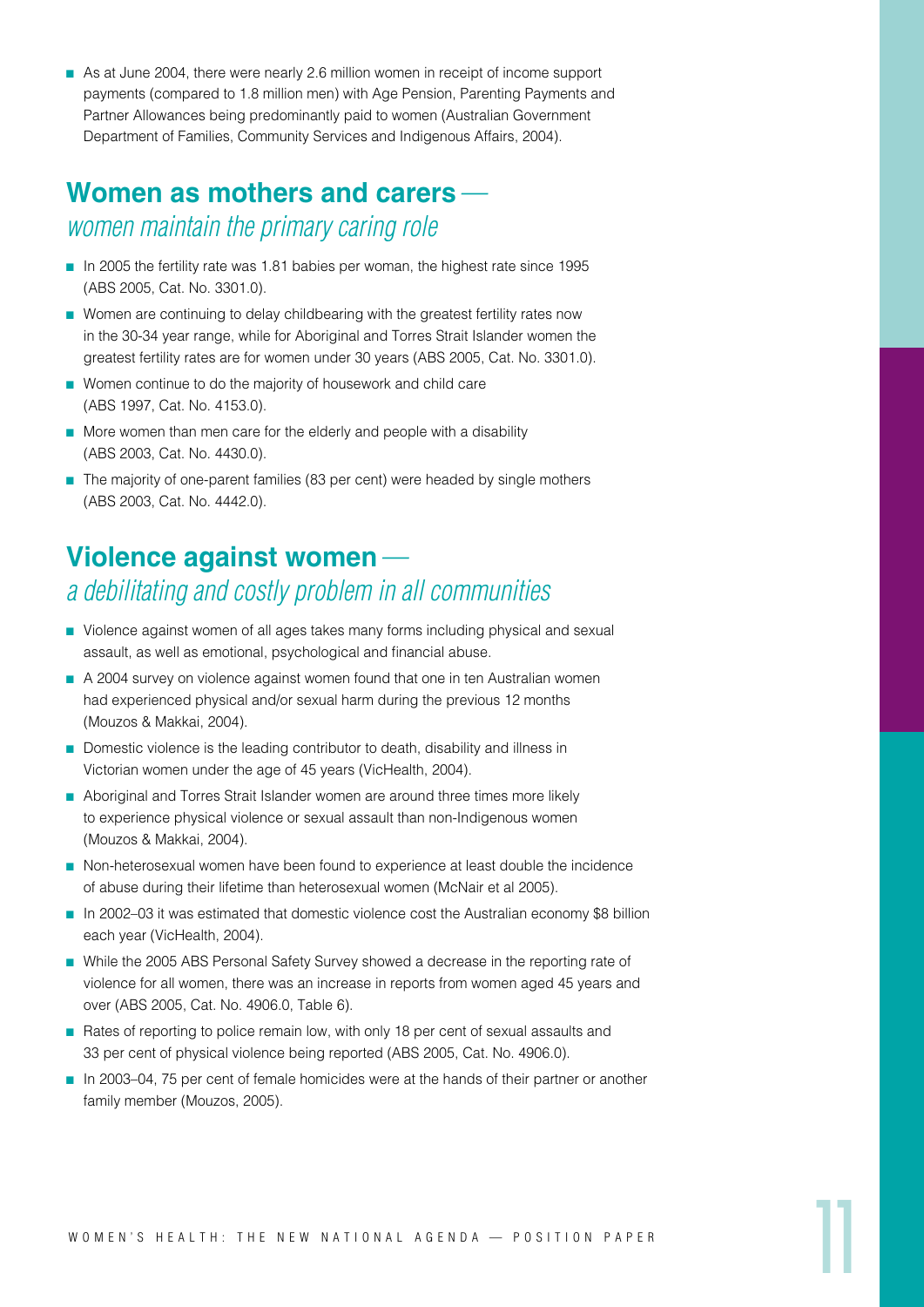### <span id="page-11-0"></span>**Women's health outcomes** *divergent issues and outcomes*

- Based on self-reporting surveys, the majority of women report being healthy but nearly twice as many Aboriginal and Torres Strait Islander people report only fair or poor health (ABS National Health Survey 2004–2005, Cat. No. 4364.0).
- However nearly four in five women suffer from at least one long term ill-health condition, with women experiencing higher prevalence asthma, hypertensive disease, chronic sinusitis and arthritis than men (ABS Cat. No. 4364.0).
- As women live longer, they experience more chronic disorders, requiring higher service use and they are far less likely to have a partner carer in their declining years.
- Women are less likely to report alcohol and drug problems than men, but 1.5 times more likely to report anxiety-related and mood (affective) problems (ABS Cat. No. 4364.0, Table 4).
- Women are 1.5 times more likely to report high levels of psychological distress than men, but lower rates of low level distress (ABS Cat. No. 4364.0, Table 14).
- Heart diseases, stroke, dementia and breast cancer are the leading causes of death for women (AIHW 2006b, Table 2.19).
- Breast cancer continues to be the most common type of cancer in women. It is projected that the incidence of breast cancer will continue to increase to nearly 15,000 women by 2011, yet the survival rates for both breast cancer and cervical cancer are improving (AIHW 2006a).
- The most common health risk factor for women is inadequate fruit and vegetable consumption (84 per cent), followed by excess weight (45 per cent) and lack of physical activity (33 per cent) (AIHW 2006b, Table 3.7).
- Since 1995, nearly twice as many women engaged in risky levels of alcohol consumption, while smoking rates remain relatively stable (ABS National Health Survey 2004–05, Cat. No. 4364.0).
- More young women are engaging in early sexual intercourse, with nearly one quarter of year 10 girls reporting involvement in sexual intercourse (Smith et al 2003).
- Chlamydia is the most frequently reported sexually transmitted infection, with an increase of more than 400 per cent over the last decade (National Centre in HIV Epidemiology and Clinical Research 2006). It is thought that genital warts and genital herpes are more common, but these are not notifiable diseases (AIHW 2006, Cat. No. AUS73).
- In 2003 there were 84,218 reported induced abortions, with the highest incidence in the 20–24 age group (21,826), and the lowest in girls under 15 years (306) and women over 44 years (498) (Grayson et al, 2005). However abortion rates have steadily declined since 1996 (Chan & Sage 2005).
- Around 95 per cent of women at risk of unplanned pregnancy reported using some form of contraception (Richters et al 2003), however sexually active school age girls were less likely to report using a condom than were a similar cohort in 1997 (Smith et al 2003).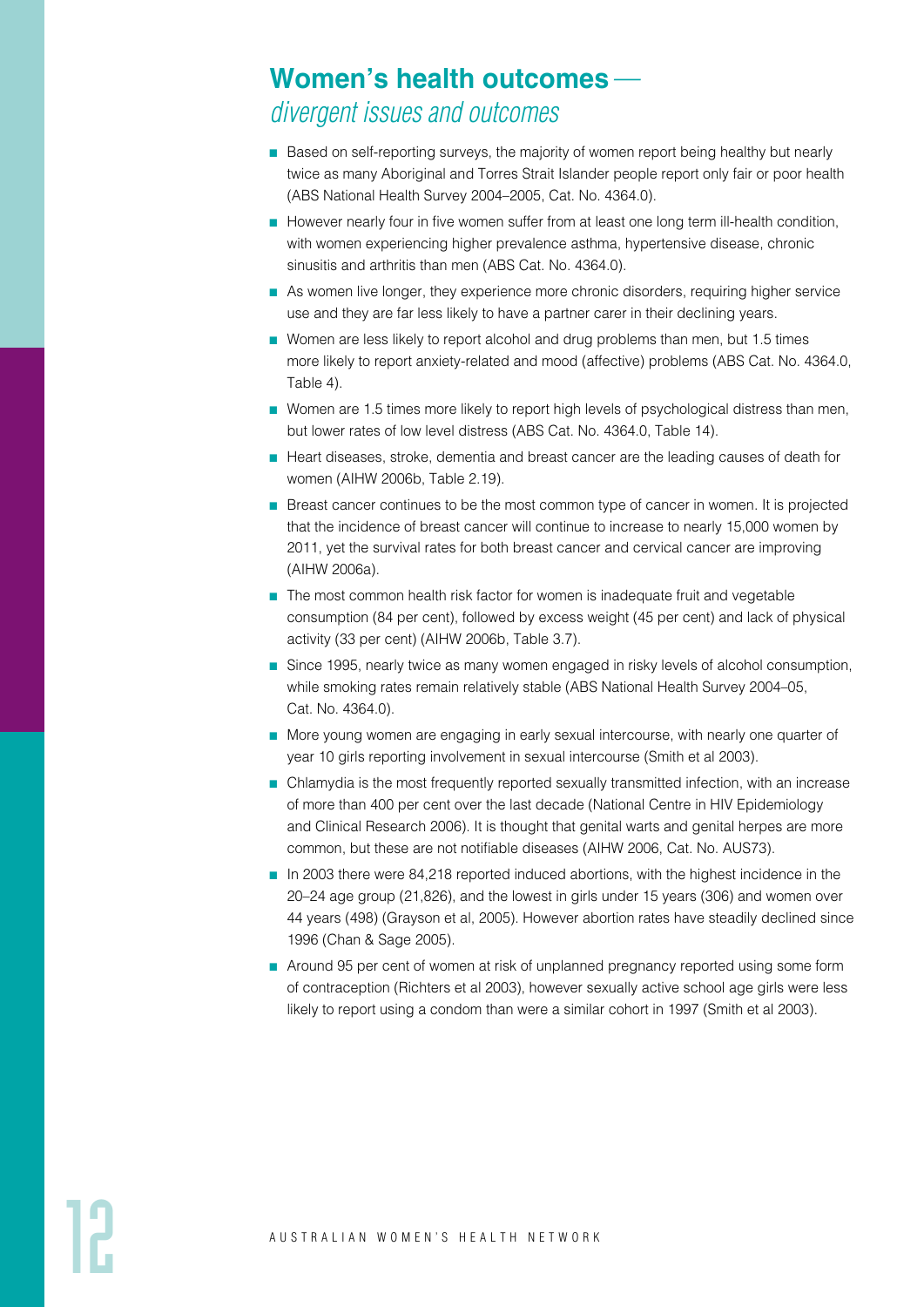# <span id="page-12-0"></span>Gender as one of the social Gender as one of the social<br>determinants of health<br>5.1 Gender v sex differences

### **5.1 Gender v sex differences**

Over the past few decades, there has been growing evidence of the relationship between gender and health, and an improved understanding of gender as an important determinant of health and wellbeing. The recently published report for the World Health Organization Commission on Social Determinants of Health, 'Unequal, unfair, ineffective and inefficient: gender equity in health—why it exists and how we can change it' provides an excellent outline of the evidence and extent of ongoing gender inequity in the health sphere internationally (Sen and Ostlin, 2007). It highlights that the resultant outcomes for both women and men are not only unequal and unjust, but they are also ineffective and inefficient and need to be tackled at both a government and community level.

Although the importance of gender to health outcomes is now widely accepted in many contexts, this concept remains absent from both policies and practices in many health settings, and is still often confused with sex differences. Disaggregating data by sex is an initial step in demonstrating the different ratios of men and women. It is then necessary to include a gender analysis to help understand what the different rates for health issues by sex means.

The World Health Organization provides the following definition:

Gender *is used to describe those characteristics of women and men which are socially constructed, while* sex *refers to those which are biologically determined. People are born female or male but learn to be girls and boys who grow into women and men. This learned behaviour makes up gender identity and determines gender roles (World Health Organization, 2002a).*

An example of these gender based behaviours is the increasing uptake of smoking among young women since smoking became 'acceptable' for women in the second half of the 20<sup>th</sup> century (Broom, 2006), with the resultant increase in the incidence of lung cancer among this group. There is also a strong link between smoking and socio-economic status, which again requires some gender-based analysis given the high levels of women-headed low income households.

As outlined in the 1989 National Women's Health Policy and many subsequent women's health plans both in Australia and internationally, it is important that gender is included as one of the many interactive factors that contribute to an individual's health status. Internationally, G8 leaders have made a particular call for a 'gender-sensitive response' and to ensure that 'greater attention and appropriate resources are allocated [to] the needs of women and girls.' Other leaders in the health area have gone so far as to say that 'the single most important issue on the face of the planet is gender equality' (Lewis, 2007).

It is equally important that processes for incorporating knowledge and awareness of gender issues are built into the policy making and planning for all human services, not just within mainstream health service systems and women-specific health services.

**'Gender relations are present at every part of the health and disease pathway, and so gender needs to be considered at every stage of health promotion, disease prevention, health care and palliative care.'**

**Dr. Robert Hall, Director Public Health and Chief Health Officer, Victoria, 2006**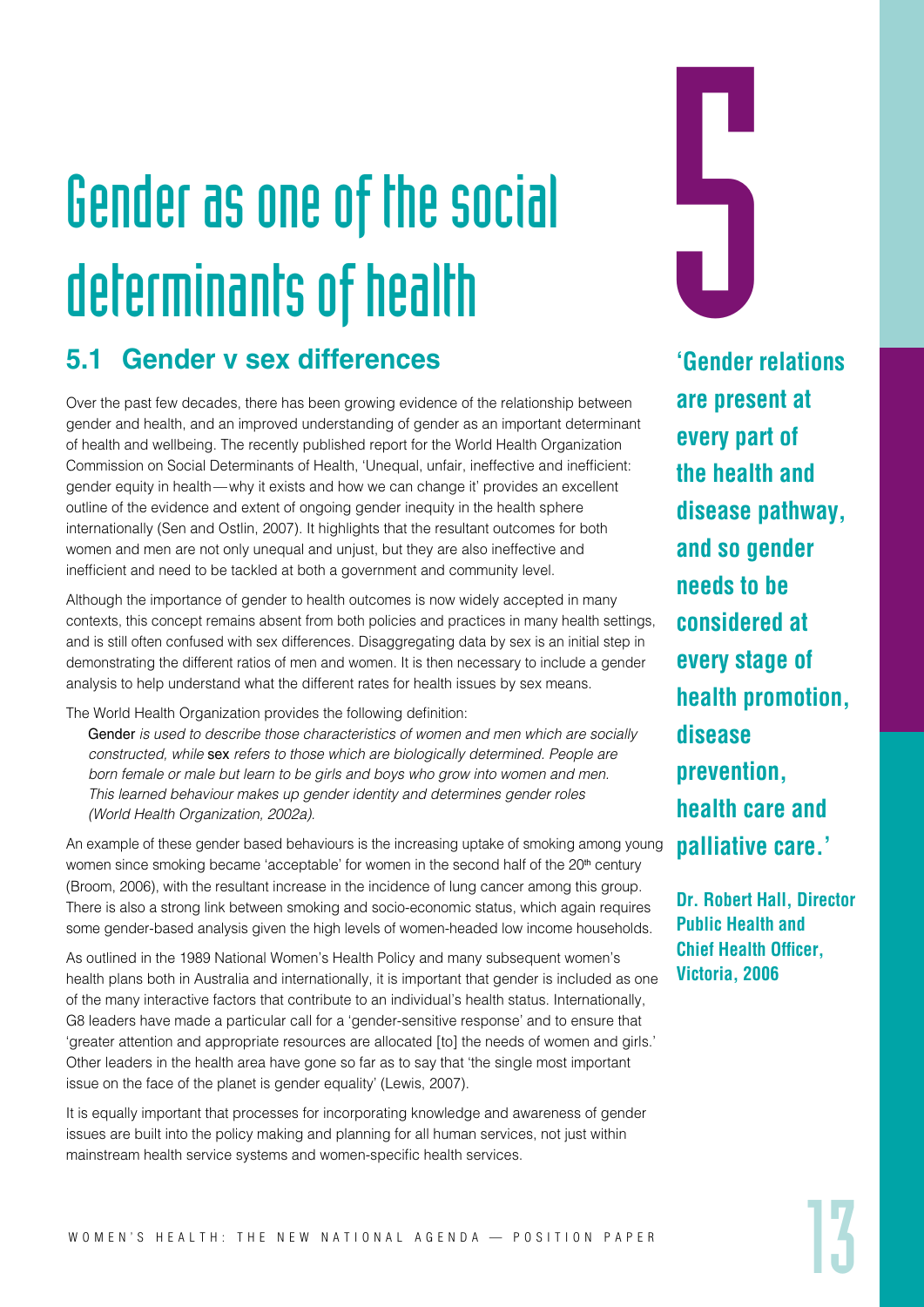### <span id="page-13-0"></span>**5.2 Benefits of a gender equity approach**

Gender equity is concerned with fairness and justness and recognises that men and women have different life experiences, different needs, and different levels of power and access to decision-making (NSW Health, 2000). It is therefore necessary to include the concept of gender equity in any policy analysis to achieve a clearer understanding of the determinants contributing to any given condition. Ideally this would happen across all government policy areas.

The specific benefits of adopting a gender perspective in health policy, as identified by the World Health Organization European Region (WHO, 1999 p.32), include that it:

- recognises the need for the full participation of women and men in decision-making
- gives equal weight to the knowledge, values and experiences of women and men
- ensures that both women and men identify their health needs and priorities, and acknowledges that certain health problems are unique to, or have more serious implications, for men and women
- leads to a better understanding of the causes of ill-health
- results in more effective interventions to improve health
- contributes to the attainment of greater equity in health and health care.

Gender analysis in health often highlights how inequalities disadvantage women's health, the constraints women face in attaining optimal health and ways to address and overcome these constraints (WHO, 2002a). Such a tool can be used to help distinguish the differences between women and men, the nature of their social relationships, their different social realities, life expectations and economic circumstances.

Using this approach, it is possible to identify a range of health issues that affect women only, some that are more common in women than men, and special conditions that are related directly to gender roles (Komaseroff, 2001, p12–16):

| Some health issues                                                                                                                                                            | Some health issues                                                                        | <b>Special conditions</b>                                                                                                                                                                             |  |
|-------------------------------------------------------------------------------------------------------------------------------------------------------------------------------|-------------------------------------------------------------------------------------------|-------------------------------------------------------------------------------------------------------------------------------------------------------------------------------------------------------|--|
| that affect women only                                                                                                                                                        | more common in women                                                                      | related to gender roles                                                                                                                                                                               |  |
| menstruation<br>pregnancy<br>complications of pregnancy<br>$\mathcal{L}_{\mathcal{A}}$<br>menopause<br>gynaecological cancers<br>polycystic ovarian syndrome<br>endometriosis | breast cancer<br>heart disease<br>osteoporosis<br>depression<br>hypertension<br>arthritis | sexual abuse<br>domestic violence<br>effects of prostitution<br>anorexia/bulimia nervosa<br>conditions related to poverty,<br>particularly in older women or<br>as a result of women's role as carers |  |

Similarly for men, there is a range of health issues that only affect them (such as prostate cancer), that are more common to men (alcohol use, lung cancer, pulmonary disease, hearing loss) and that are related to gender roles (stress related to overwork, lack of social connectedness, suicide).

The Canadian Government has taken this gendered approach to policies and programs even further by developing and mandating the use of 'gender-based analysis' as a tool for assessing the effects of gender on health and healthcare (Health Canada, 1999). Adopting a formal gender analysis tool such as this in Australia would help to ensure that health interventions are more effectively targeted at important health issues for women and can also inform the development of a new national women's health agenda.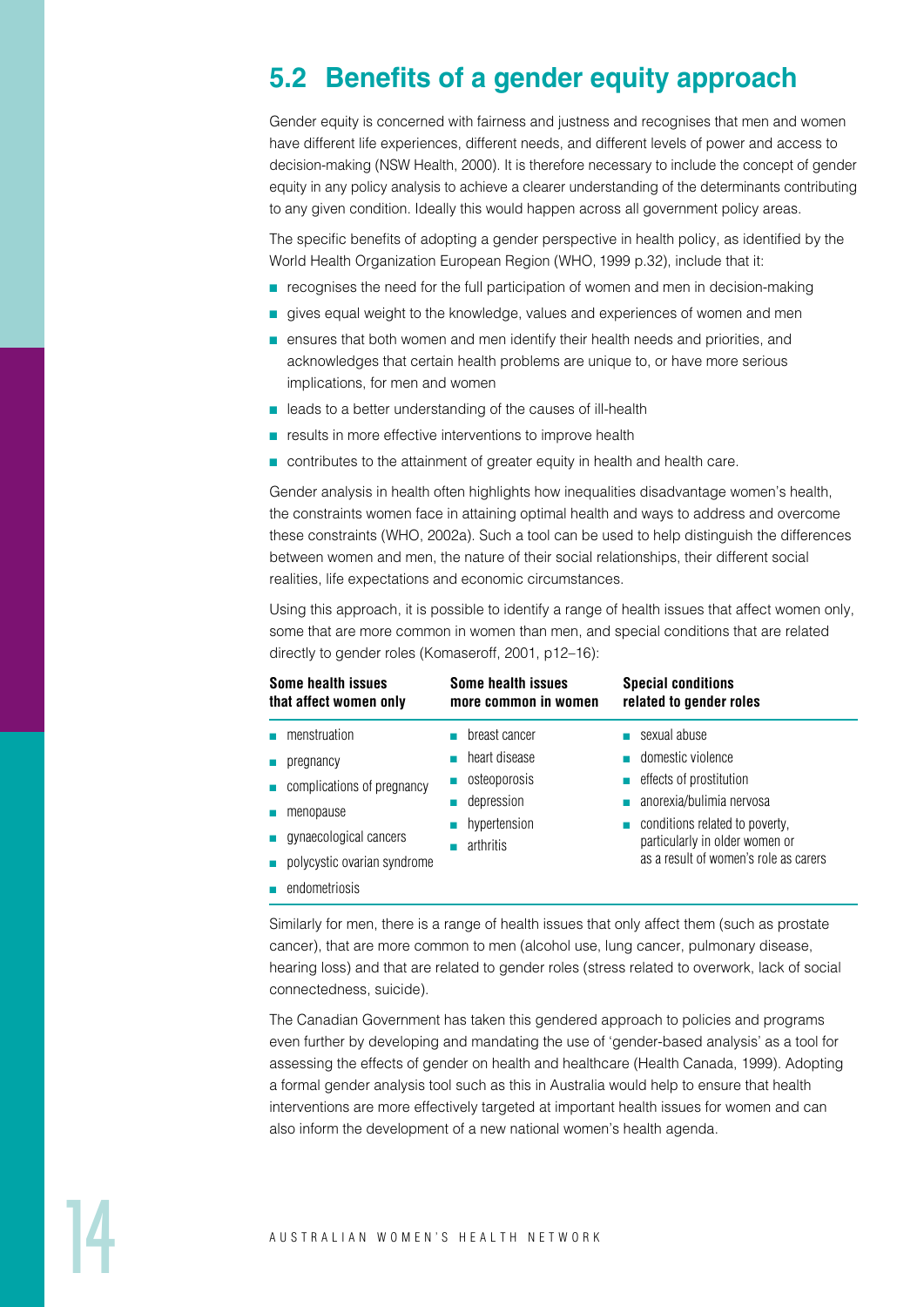# <span id="page-14-0"></span>A new national women's health policy

We are rapidly heading toward the year 2009 which will mark the 20<sup>th</sup> anniversary of the first National Women's Health Policy and Program. This is also the year in which the current Public Health Outcomes Framework Agreements (PHOFAs) are due to expire which currently fund a range of women-specific health programs.

Therefore the next 12 months represent an excellent opportunity for all stakeholders to review the achievements of women's health initiatives to date, and work collaboratively to develop a new way forward for national policy addressing women's health and wellbeing.

The following criteria are proposed as a starting point for the development of a new and effective national women's health policy for all Australian women:

1 That it is based on the **social model of health** outlined in the 1989 Women's Health Policy, and incorporates a specific focus on gender as one of the social determinants of health. (See Section 6.1).

2 That it includes a **diversity analysis** that considers factors such as Aboriginality, ethnicity and cultural diversity, geographic isolation, motherhood and work/family responsibilities, age and ageing, level of ability, and sexual orientation. (See Section 6.2).

3 That **women's health priority areas**, based on consultation and further analysis of current health indicators, are specified (See Section 7) with an initial set of priorities suggested as:

- women's economic health and wellbeing
- women's mental health and wellbeing
- prevention of violence against women
- women's sexual and reproductive health
- access to publicly funded health services.

4 That a gendered approach is incorporated into planning and implementation of initiatives under **the agreed national health priorities**. (See Section 6.3).

5 That the policy is developed and implemented through an **inclusive and accountable process**, in collaboration with all stakeholders and in a transparent manner. (See Section 6.4).

# 6

WOMEN'S HEALTH: THE NEW NATIONAL AGENDA — POSITION PAPER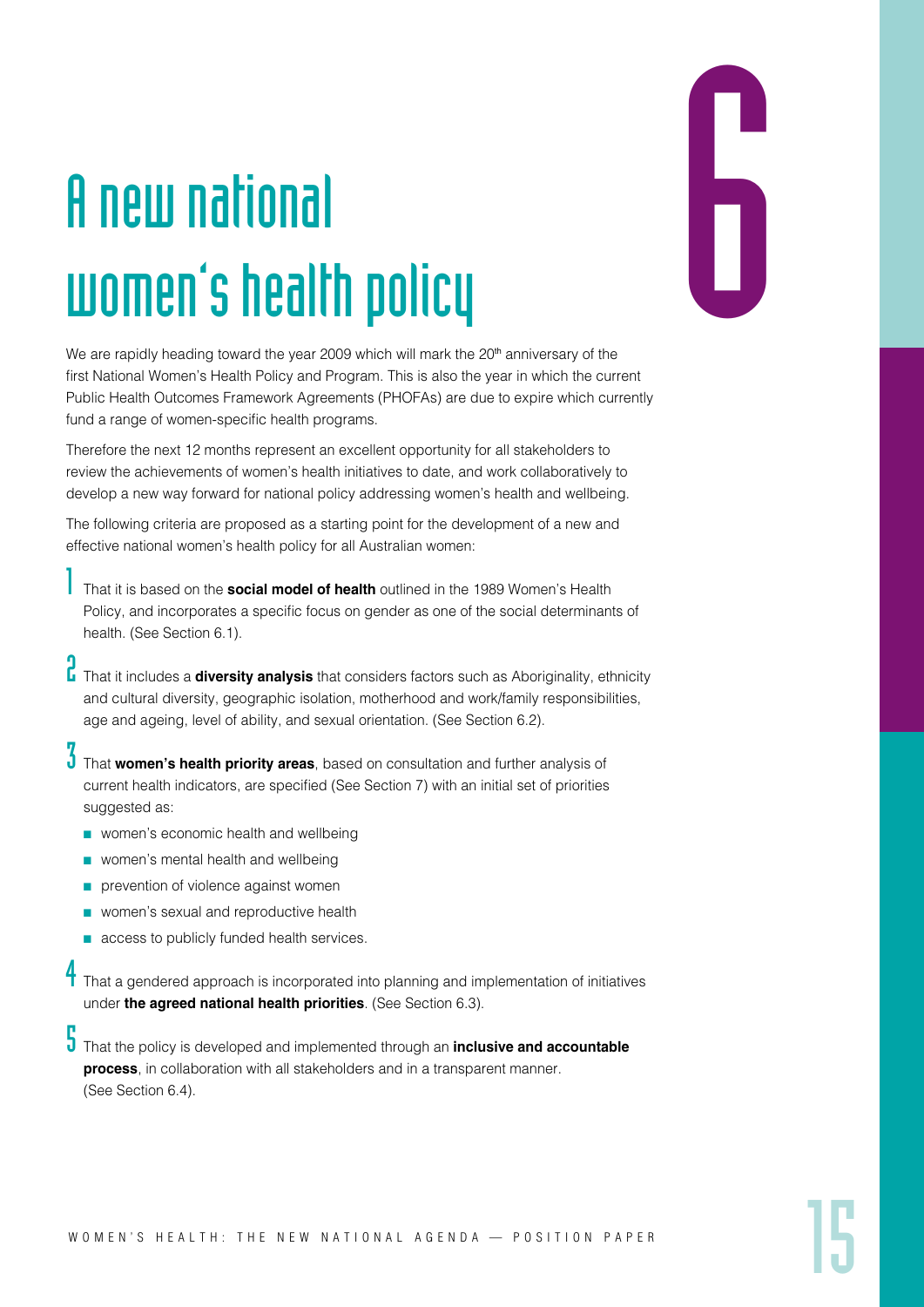### <span id="page-15-0"></span>**6.1 Social model of health**

As outlined in the principles for the first National Women's Health Policy (see Section 2 of this paper), a social model of health is considered essential in order to deal with women's health and wellbeing in a comprehensive and coordinated framework.

In a social model of health, importance is placed on understanding and reflecting the broader environment in which a woman lives—her family, community, workplace—and her ability to access health care services and other service systems. As explained in the NSW Women's Health Outcomes Framework (NSW Health Department, 2002), use of the social model of health:

*'demonstrates that a broad range of environmental, socioeconomic, psychological, and biological factors impact on health and that, to large extent, it is the settings, conditions and experiences of every day life that determine good or poor health outcomes for women at all ages.'*

The Canadian Women's Health Strategy developed a list of 12 social determinants including gender for their framework (Health Canada, 1999):

- income and social status
- employment status
- education
- social environment (including social support and social exclusion)
- physical environment (including access to food, housing and transport)
- healthy child development
- personal health practices and coping skills
- health services
- social support networks
- biology and genetic endowment
- gender
- culture.

A health determinants approach such as this could be adapted specifically for the Australian situation to identify appropriate responses both within the mainstream health care system and within specialist women's health services. Other items such as 'freedom from discrimination' could be added, given the importance of this issue for all women but particularly for women from marginalised groups within the community. Such a framework could also be used to identify and respond more appropriately to specific men's health priorities.

### **6.2 Diversity of Women**

It must also be recognised that within the diversity of women that make up the Australian population, there are some that face even greater disadvantage when it comes to health outcomes. These include:

- Aboriginal and Torres Strait Islander women
- Women in rural and remote areas
- Women of culturally and linguistically diverse backgrounds, including refugees
- Women with disabilities
- Older women
- Women and girls as carers (both of children and elderly relatives)
- Lesbians, bisexual women, transgender and intersex people.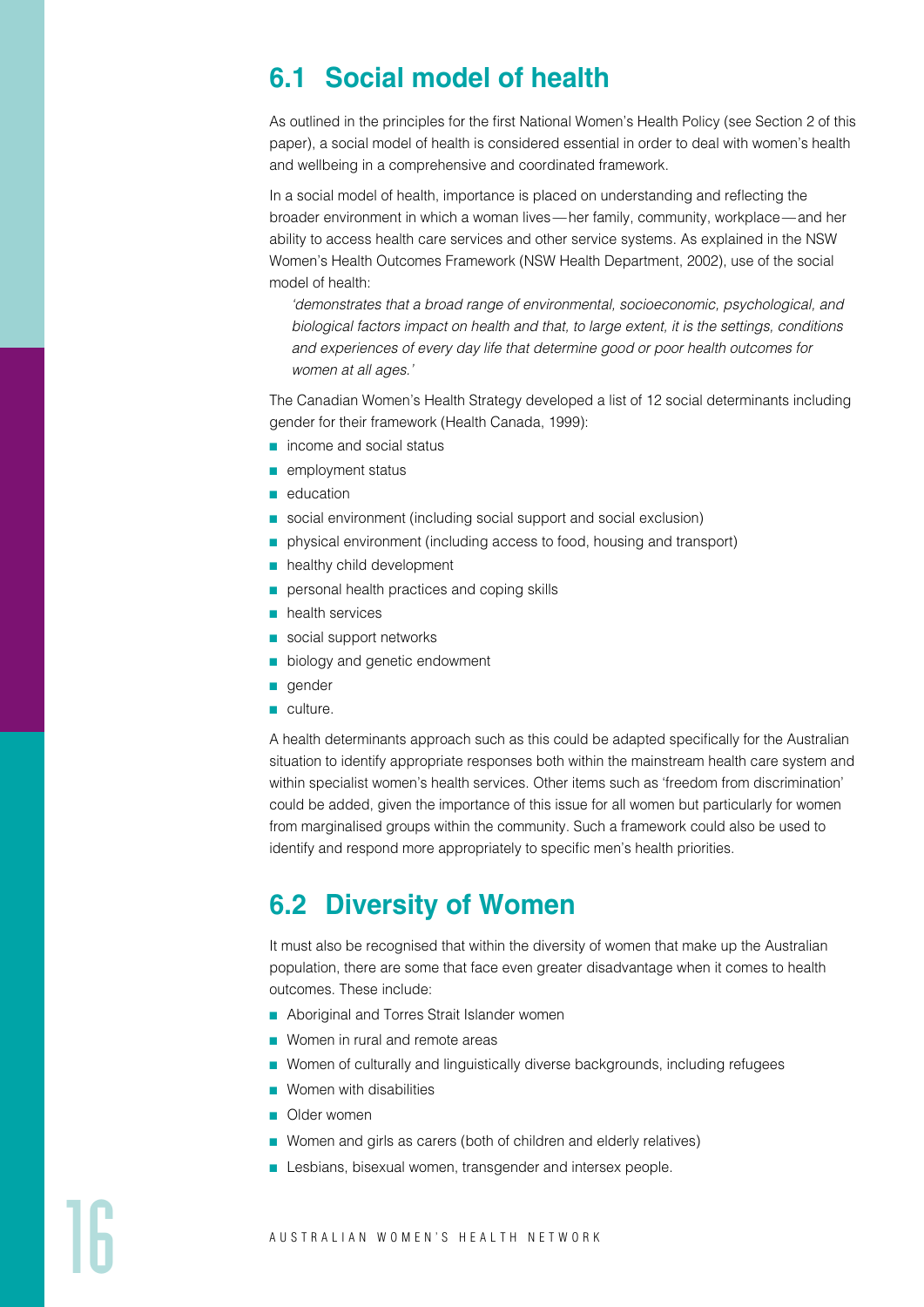<span id="page-16-0"></span>In response to the specific health needs of these groups, it is proposed that in addition to a gender analysis framework, a diversity analysis is overlaid that considers factors such as race, ethnicity, geographic isolation, work/family responsibilities, age, level of ability, and sexual orientation.

### **6.3 Starting with a gendered approach to the National Health Priorities**

As a starting point to a new gendered approach to health policy and service delivery, all governments and service providers should ensure that the agreed National Health Priorities set by the Australian and state/territory governments are considered from a gendered perspective. While it is acknowledged that some states/territories have gendered initiatives in some of these areas, it is important that this is done consistently on a national level to ensure equitable service delivery and outcomes for women. Currently national priorities are identified as (Commonwealth Department of Health and Ageing, 2006):

- asthma
- cardiovascular disease
- cancer
- diabetes mellitus
- injuries and poisoning (including suicide)
- mental health problems
- arthritis and musculo-skeletal problems.

These priority areas account for 75 per cent of the national burden of disease and are critical in directing health funding for research and service provision. Many of these diseases and conditions have differential rates for men and women and contain gendered perspectives that should be acknowledged and addressed within a women's health policy, and within broader health frameworks such as the National Mental Health Plan and the National Oral Health Plan.

As a starting point for implementing a gender-based analysis of all health policy, these National Health Priorities should be subjected to a gender analysis to ensure that existing approaches are most effectively targeting and treating women and men. The Victorian Gendered Data Directory developed by Women's Health Victoria (released in July 2004 and revised 2008) could be used as the basis for a national directory to present data sources for a wide range of health indicators.

### **6.4 An inclusive and accountable process**

One of the greatest successes of the first National Women's Health Policy was its foundation in consultation and collaboration between policy makers, service providers, advocacy groups, and women as health consumers.

It is considered essential that the new policy is both developed and implemented through similarly consultative and collaborative processes. In order to achieve this, it is proposed that the following criteria and commitments drive work around the development of a new policy and its agreed priority areas: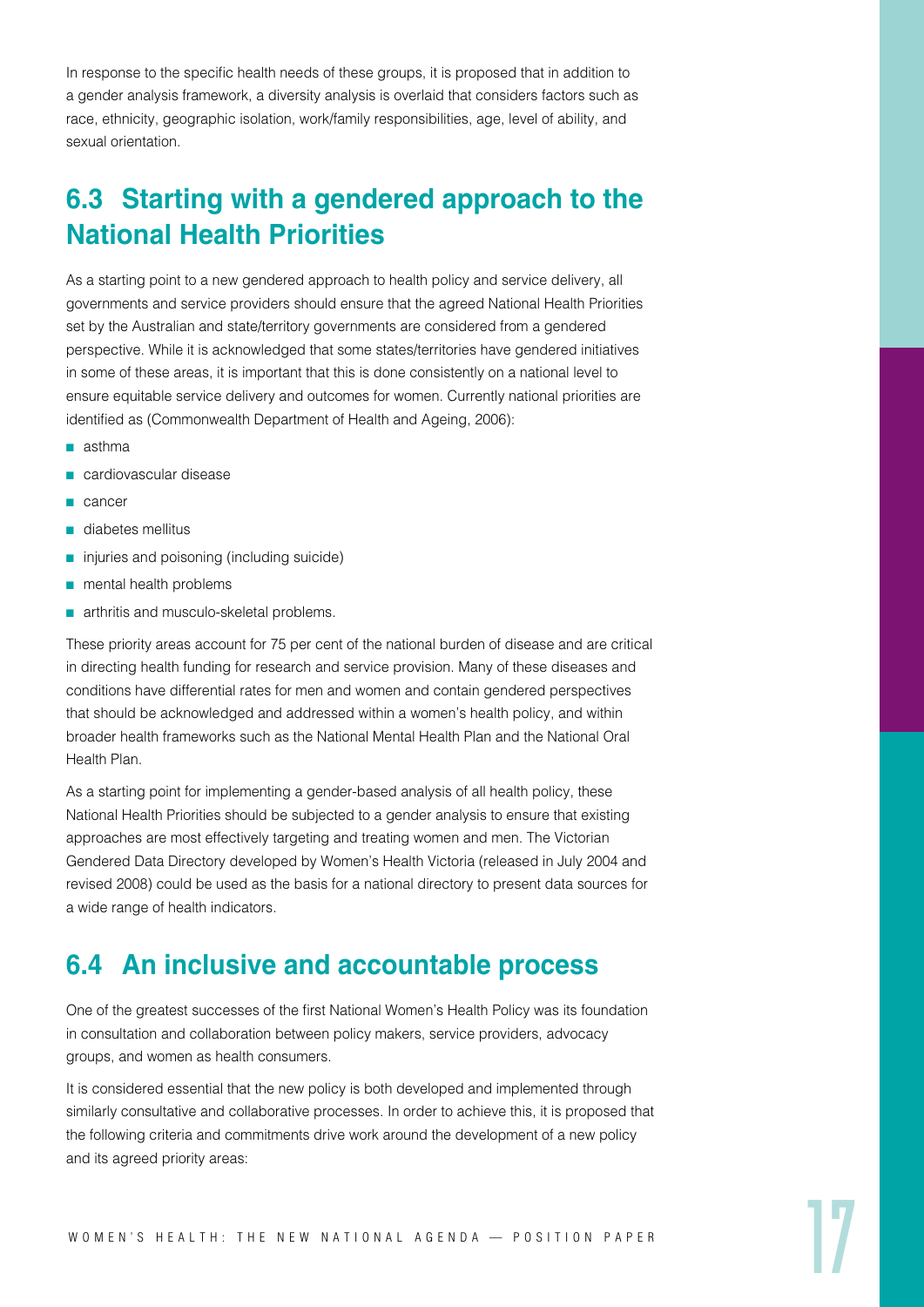- that Australian, state and territory governments be asked to provide leadership and commit to supporting the development of this policy, through involvement of their health ministers and ministers for women's affairs
- that the process of developing a new national women's health policy is adequately resourced—to allow for consultations, development and distribution of background materials, and involvement of all stakeholders (including women identified in the diversity framework)
- that a 'Women's Health and Gendered Health' section be established within the Commonwealth Department of Health and Ageing to support the development and implementation of women's health priority initiatives including preventative and self-help activities
- that AWHN as the national peak body for women's health should be federally-funded, with key functions to include: advice to government on the development and implementation of policy affecting women's health, advocacy for women's health and health promotion, provision of a forum for the exchange of information relating to women's health and capacity to undertake action research and special projects as required
- that the new policy is linked to a funded National Women's Health Program, with outcomes based funding processes established for each aspect of the new policy, including annual reports on progress and performance against agreed key indicators under each of the priority areas
- that state and territory women's health plans be developed in line with the National Women's Health Policy priorities and directions, with appropriate advisory and reporting mechanisms established at the state/territory level
- that the National Women's Health Policy be actively linked with other national health priority areas (including the National Mental Health Plan, the National Health and Medical Research Council agenda, and the National Health Priorities)
- that improving women's health and wellbeing is promoted at cabinet level within government as a critical factor in other relevant national policy areas (such as social inclusion, welfare reform, taxation and superannuation policy, industrial relations, housing assistance, Aboriginal and Torres Strait Islander affairs, foreign affairs policy, etc)
- that a clear evaluation and program development framework be devised to ensure transparent and rigorous evaluation of the policy, with a commitment to evaluation processes being undertaken in a timely manner and ongoing program development occurring to ensure the policy remains timely and relevant.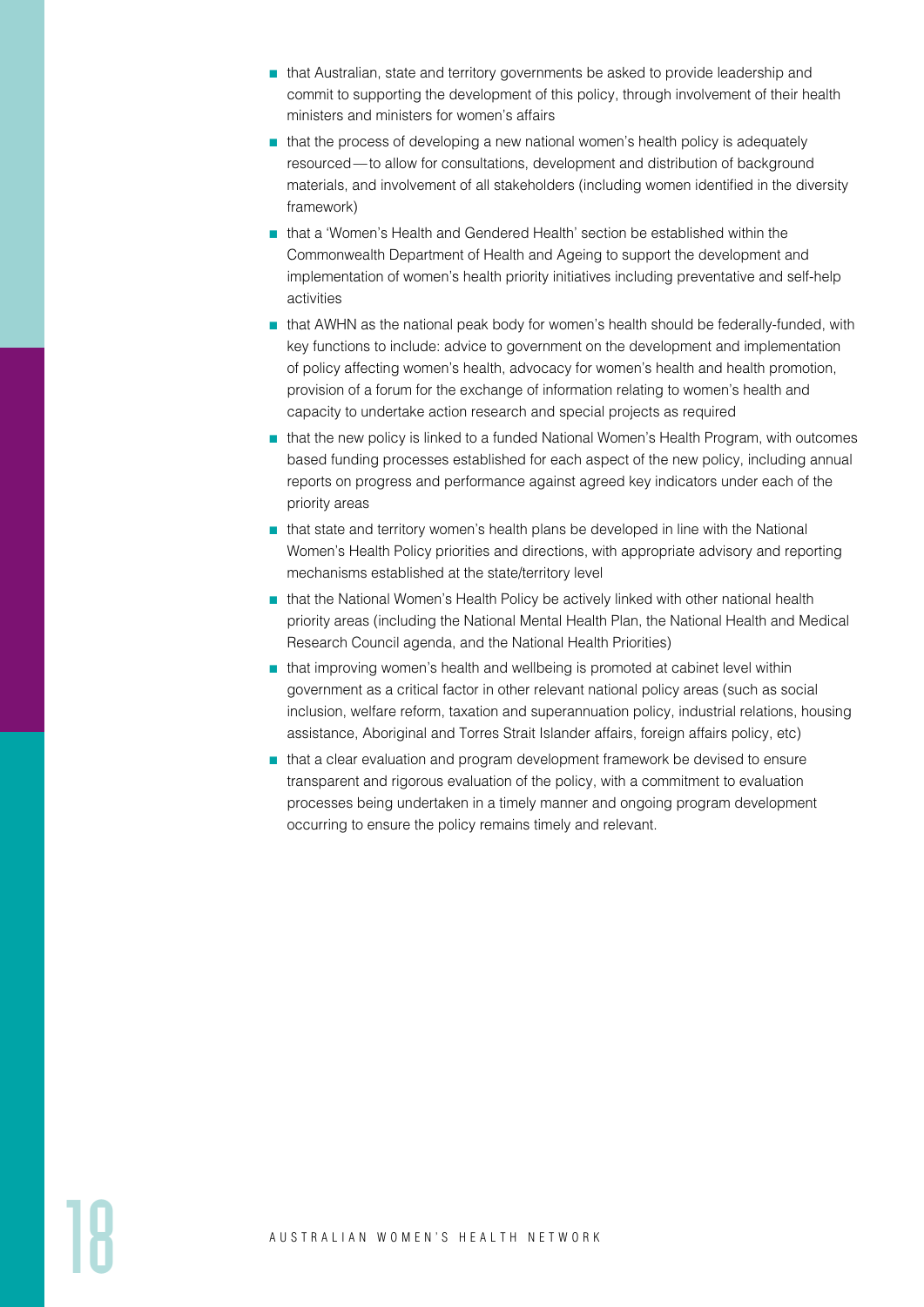

## <span id="page-18-0"></span>Key women's health priority areas

The following five key women's health areas have been proposed as priorities for action under the new national women's health policy, based on evidence of current health and wellbeing outcomes and recent sector consultations undertaken by the Australian Women's Health Network:

- women's economic health and wellbeing
- women's mental health and wellbeing
- prevention of violence against women
- women's sexual and reproductive health
- access to publicly funded health services.

In addition to funding programs and initiatives in these priority areas, there should also be a commitment to fund further research in each of these priority areas to continue the development of evidence-based health policy, particularly research evaluating the translation of evidence into practice.

Key elements to be considered in the development of strategies for each of these priority areas are outlined below.

### **7.1 Women's economic health and wellbeing**

A person's economic health and wellbeing has a major impact on their life chances, including their health outcomes. Unfortunately women continue to experience disadvantage on virtually every indicator of economic health and wellbeing, including their ability to financially support themselves through a longer life span than men and more years of disability. The reality of women's lives means that they typically:

- spend less time in the paid workforce
- need to take more time out from work to care for children and other family members
- face reduced job security through part-time and casual work, and therefore fewer career opportunities
- face sexism, racism and homophobia in the workplace in many instances
- are clustered in low income and low status occupations
- face longer time at the end of their working/caring life with fewer savings and resources, including significantly lower superannuation savings and lower levels of home ownership.

Many studies have provided evidence of the link between socioeconomic status and health status, with those from lower socioeconomic backgrounds having higher rates of mortality and morbidity. The statistics provided in Section 4 outlined some of the key areas where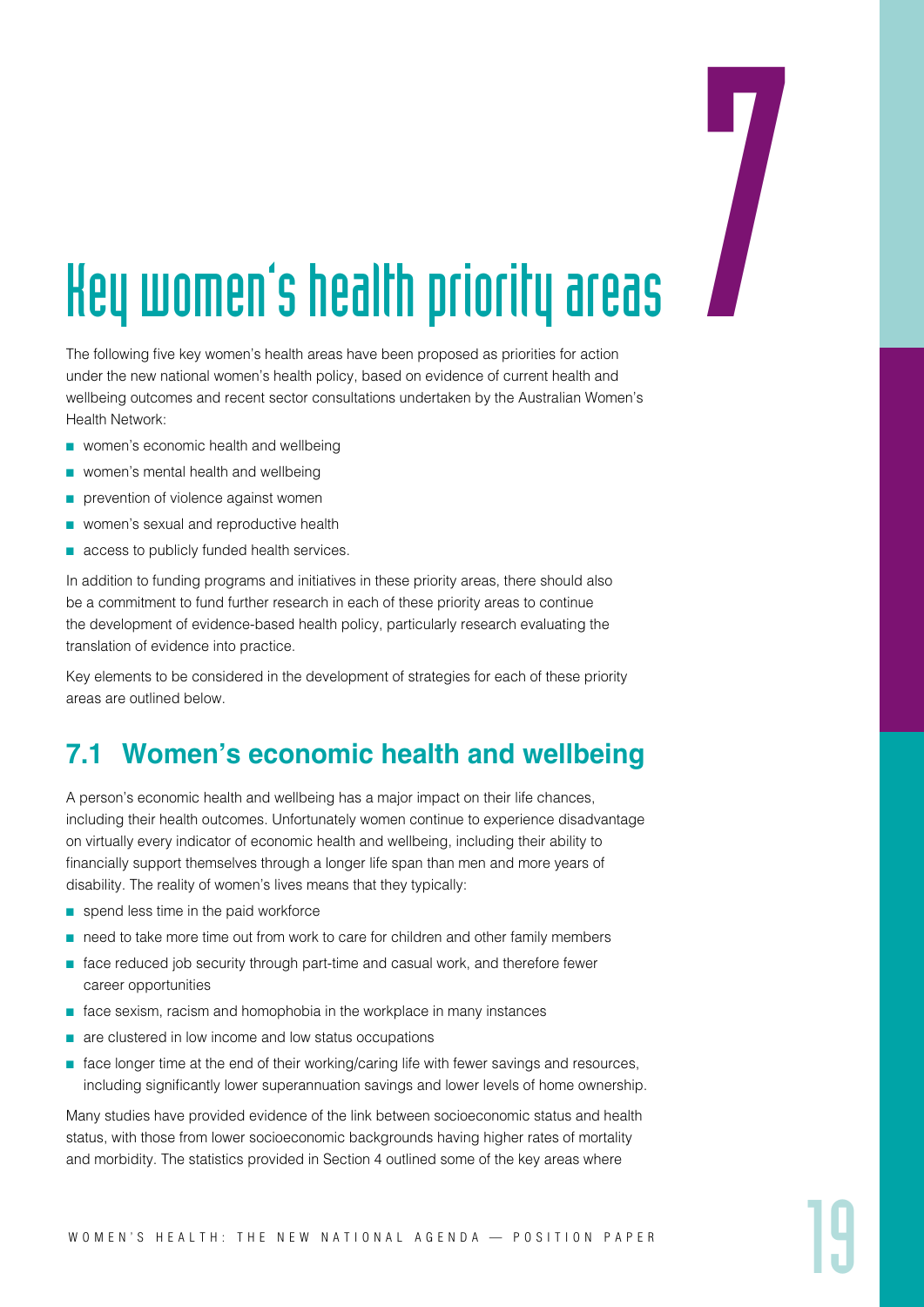<span id="page-19-0"></span>women's economic security is compromised. These and other issues that act as barriers to women's greater economic health and wellbeing need to be addressed through:

- eliminating gender pay gaps
- addressing the chronic problems faced by women, particularly women-headed households, in accessing affordable and secure housing
- developing more family friendly workplace conditions (including introduction of a universal paid maternity leave scheme)
- increasing levels of secure part time work as opposed to casual employment
- reviewing the financially punitive policy approach to membership of private health insurance, with higher fees for those who join later in life
- removing inequities in retirement savings and superannuation schemes
- ensuring that sole-parent households (which are predominantly headed by women) have adequate child care and other supports to enable them to undertake education, training and employment.

A good place to start for eliminating gender pay gaps would be in the health care sector, where women medical graduates earn only 89.1 per cent of male earnings (Graduate Careers Australia, 2006) and hold less than 30 per cent of specialist medical practitioner positions (Australian Government Office for Women, 2007). In contrast, women make up 99 per cent of dental assistants and over 90 per cent of all nursing positions (AIHW 2006, p.323).

Until women's economic wellbeing is seriously addressed, it will continue to compromise their general health and wellbeing and their status in the remainder of the identified health priority areas.

### **7.2 Women's mental health and wellbeing**

Mental health and mental illness are determined by multiple and interacting social, psychological and biological factors. Indicators of risk include poverty, low levels of education, all forms of discrimination, experience of torture and trauma, poor housing and social exclusion. Women as a group experience high levels of all these risk factors. There is also a direct link between women's mental health and their experiences of significant levels of violence.

Socially constructed gender roles, when interacting with biological differences, have been found to contribute to mental health problems and help seeking behaviours. They also have a strong influence on responses provided by the health sector (WHO, 2002b).

Mental health problems and illnesses include short term anxiety and depression (more commonly reported by women) as well as a range of longer term conditions. Women more commonly report experiencing very high levels of psychological distress and higher levels of psychiatric disabling conditions than men (AIHW, 2006, p.99).

Dementia is a major health problem for older women largely as a result of an ageing population and women living to an older average age than men. In Victoria it is projected that by 2016 dementia may take over as the greatest cause of ill health for women (DHS 2002, p.10).

Women are also more prone to depressive disorders, with population studies showing that women are twice as likely as men to experience depression (Andrews et al, 1999). Depression is the most prevalent mental health problem among women and is likely to be accompanied by other psychological disorders. The higher incidence and prevalence rates of depression for women are experienced particularly by same-sex attracted women (Hillier et al, 2005), and through the childbearing years by women in domestic partnerships—by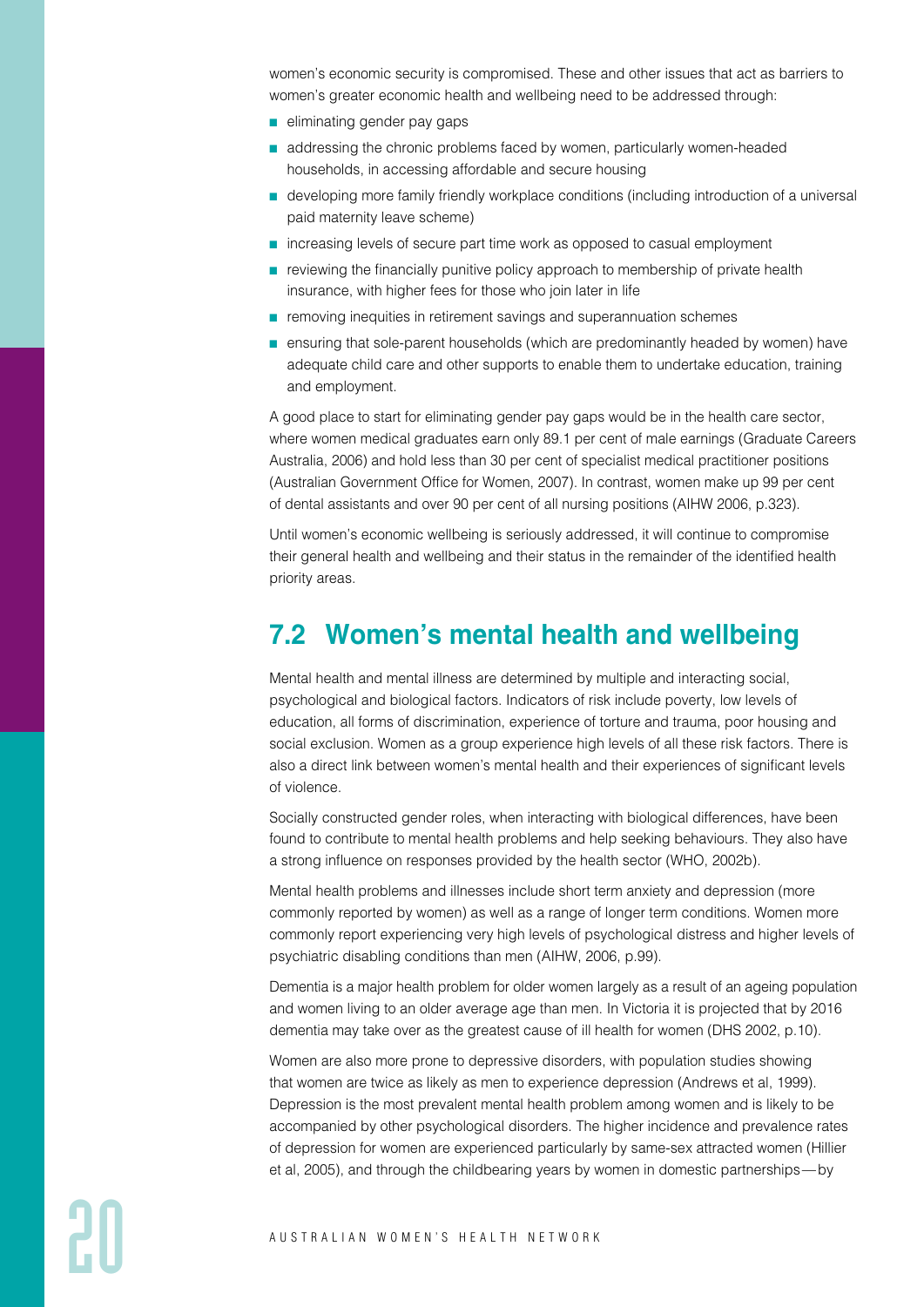<span id="page-20-0"></span>contrast married men experience better mental health than married women (Andrews et al 1999, Jorm 1997).

The severity of depression as an illness for women can be demonstrated by the following evidence (Rice & Tsianakis, 2004):

- ten to fifteen per cent of women suffer a major depressive episode shortly after childbirth
- one in four women and one in six men in Australia will experience depression at some time in their lives
- women with depression are significantly more likely to be prescribed anti-depressant drugs than men with the same diagnosis
- despite women being diagnosed with depression at a higher rate, it is not necessarily the case that depression in women is well recognised by doctors, family and friends.

Despite these overwhelming statistics, it is concerning that there is no gender analysis or response within the current National Mental Health Plan.

With mental health attracting significant new funding by the Australian Government in recent years, it is important that state contributions and future policy directions take into account the gendered nature of mental and emotional health so that more appropriate services and responses are provided.

### **7.3 Preventing violence against women**

Violence against women takes many forms including physical, sexual, financial, emotional and psychological abuse. It also affects women from all cultural and socio-economic backgrounds.

Violence has been found to be the leading contributor to death, disability and illness in Victorian women aged 15 to 44, being responsible for more of the disease burden than many commonly accepted preventable risk factors such as high blood pressure, smoking and obesity (VicHealth, 2004). However older women also face high levels of family violence and elder abuse.

While the VicHealth study was conducted in Victoria, it is widely considered to be indicative of the scope and size of the problem in other parts of Australia, with women in Aboriginal and Torres Strait Islander communities facing even higher levels of violence. This report also found broad consensus internationally that intimate partner violence is best addressed in the context of human rights, legal and health frameworks and through the development of multi-level strategies across sectors.

As well as the high personal costs of experiencing violence, Access Economics has undertaken a study on the economic and social costs of family violence, and estimate that it costs the Australian economy around \$8 billion per year (Access Economics 2004). With one in four women affected by intimate partner violence, the health costs are already enormous. Family violence is also the leading cause of family homelessness in Australia, with half of the people using homelessness services being parents with children (AFHO 2006). Most importantly, family violence is to a large degree preventable with more effective community education, tougher policing and a range of other preventative approaches that have proven to be successful.

Other forms of violence such as sexual assault, carer abuse, elder abuse, pornography, and trafficking of women for sex are also preventable with adequate commitment and resources.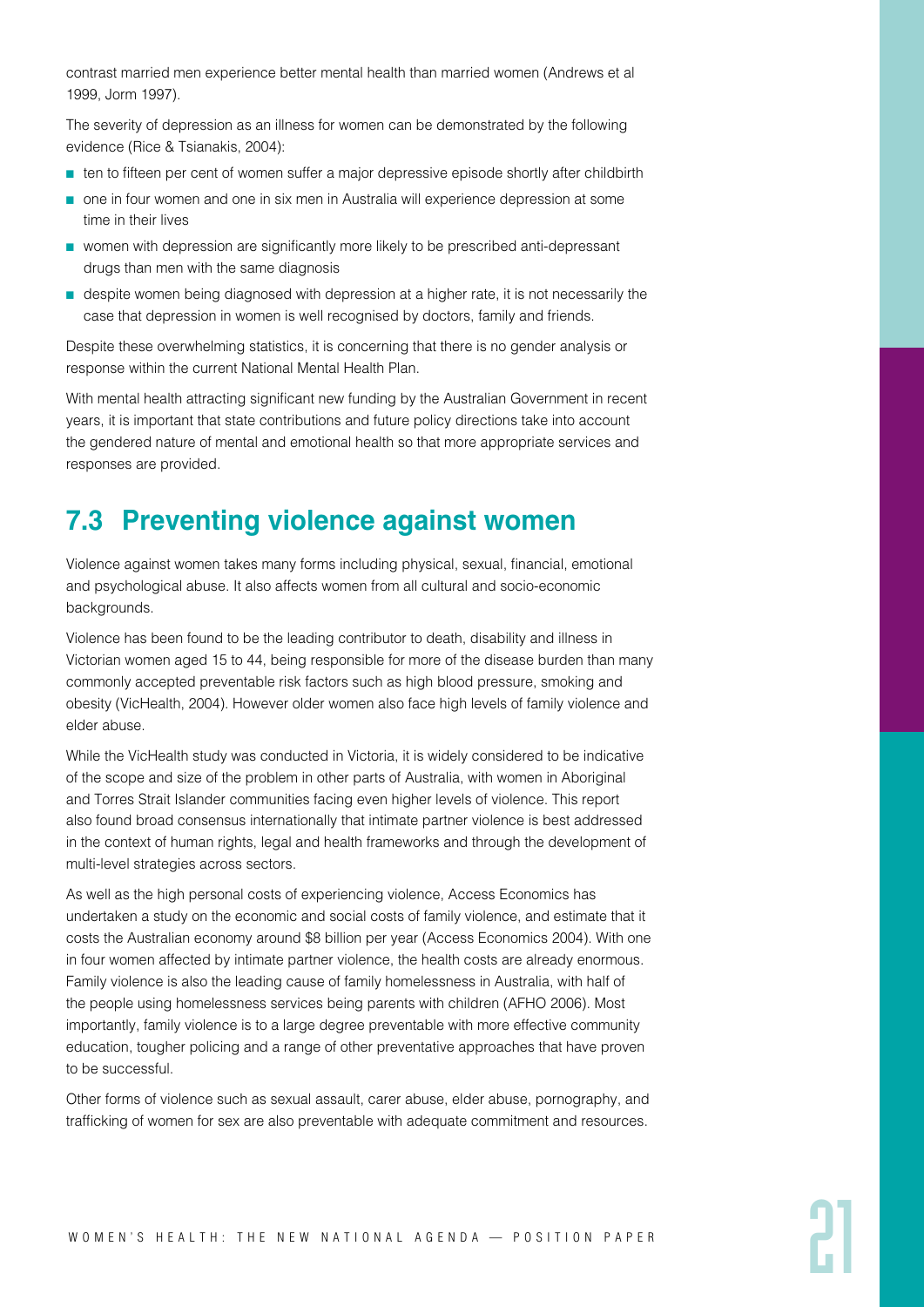<span id="page-21-0"></span>As part of the previous government's Partnerships Against Domestic Violence (PADV) initiative, there was a wide range of research and demonstration projects undertaken across Australia. However it is widely accepted that what is now needed is an integrated prevention and crisis response program, comprehensively funded to adequately address the unacceptably high levels of violence against women occurring throughout all communities. There is little hope that future generations of women will experience any better outcomes when it comes to physical, sexual, financial and emotional abuse when resources are not routinely allocated at the local community level to undertake comprehensive prevention and education strategies. Currently the existing women's refuge crisis service remains overwhelmed with demand. In addition, there is very limited access to services for women without children, Aboriginal women, women with disability, older women, women in rural and remote communities, and women facing violence in same-sex relationships.

Women's health services are already working in a range of ways to prevent violence against women (WHAV, 2006). Current and recent initiatives in primary prevention, early intervention for those at risk, and intervention for victims and survivors of violence have been undertaken in the following areas:

- research, monitoring and evaluation
- organisational development
- community strengthening
- communications/social marketing
- advocacy
- legislative and policy reform.

If the unacceptably high levels of violence against women are to be adequately addressed, it is clear that the current responses need a coordinated governmental effort along with additional resources and greater commitment from all parts of the community.

### **7.4 Women's sexual and reproductive health**

Sexual and reproductive health is a fundamental issue for all women, affecting them at every life stage. It affects women's control over their own bodies, through access to safe and appropriate health services and information, and remains a central priority of women and the women's health movement.

Linked to this are the additional health issues related to motherhood, affecting 87 per cent of all Australian women (Weston 2004). These include breastfeeding problems, post-partum depression, mental health problems, incontinence, backache, amongst many others (Rowe, Amir & Fisher 2007). Another important and growing issue is the medical impact of the use of fertility treatments by women, which is being impacted by delayed parenting, conditions of both male and female infertility, and a range of other social and lifestyle factors (Labett 2006). High rates of caesarean sections and the prevalence of endometriosis and polycystic ovarian syndrome within the Australian community also need to be addressed.

In the absence of improved sexual and reproductive health information and accessible publicly funded health services (particularly for pregnancy termination services), we are putting the future health and fertility of all young people at risk.

The current development of a new National Sexual Health Strategy should go a significant way to addressing these issues, and must be closely linked with the new women's health policy.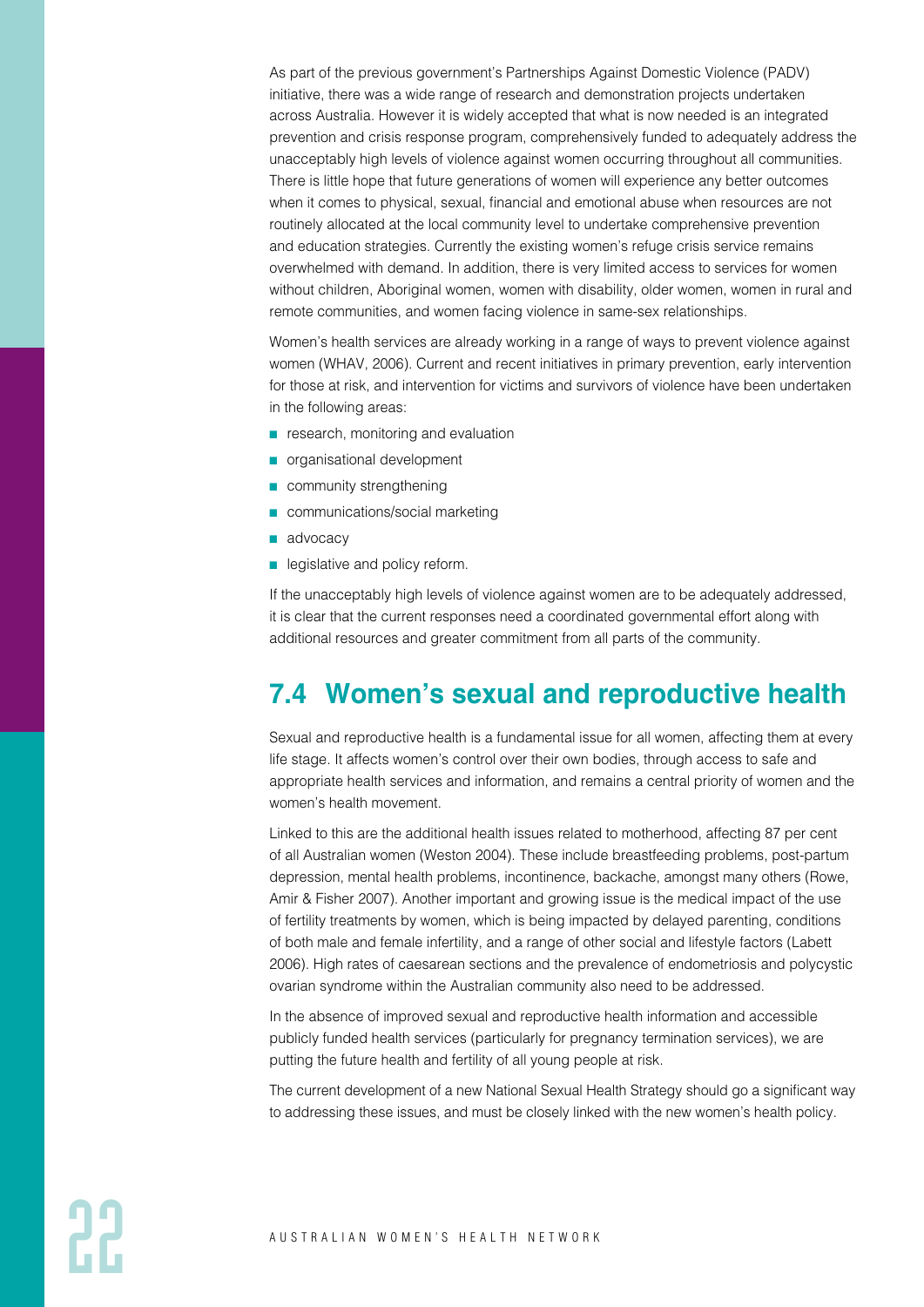Currently Australia has unacceptably high levels of sexual and reproductive ill-health, demonstrated by the following statistics compiled by the Public Health Association of Australia (PHAA, 2007):

- higher rates of early sexual activity among young people have increased the risk of unplanned pregnancy and sexually transmissible infections
- high rates of sexual violence (19.1 per cent of women and 5.5 per cent of men have experienced sexual violence of some kind)
- increasing rates of chlamydia and newly acquired HIV infections
- inadequate access to safe and effective contraceptive education and methods
- unacceptably high levels of teenage pregnancy compared to other developed countries (18.4 births per 1000 women aged 15–19 years)
- high estimated abortion rates (19.7 per 1000 females aged 15-44 years in Australia) compared with other countries (e.g. Germany 7.7, The Netherlands 8.7 and Finland 10.9)
- high rates of infertility (1 in 6 couples).

Many of the problems associated with these statistics are compounded by the failure to address sexual and reproductive health policies and programs in Australia in a coordinated and consistent manner. Currently there are significant differences in the legislation of various states and territories (including the inclusion of termination services in the Criminal codes of several jurisdictions), and a high level of variability and inconsistency in the sexual health and sexuality education provided to young people across the country.

In addition, there are culturally specific issues such as Female Genital Mutilation (FGM). Key stakeholders linked to the existing FGM program report that there has been a ten-fold increase in demand on services since it started in 1995–96 with no commensurate funding increases. The program has also faced changing needs from within different communities of newly arrived refugees and migrants, varying legal interpretations across jurisdictions, and problems with developing a nationally consistent approach to education and prevention activities. Such issues need to be addressed at a national level, ensuring consistency in policy and service responses for those women affected.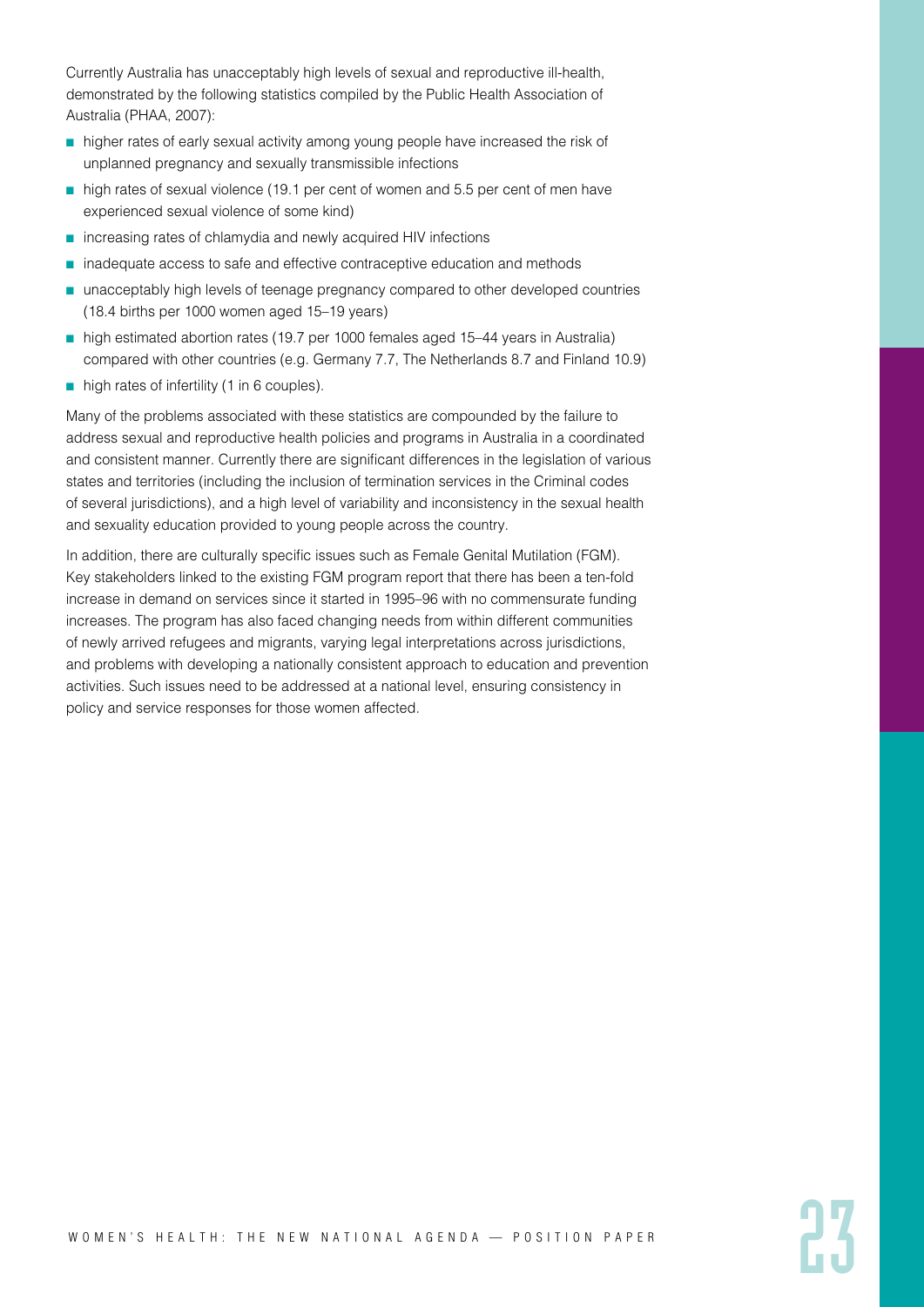### <span id="page-23-0"></span>**7.5 Improving women's access to publiclyfunded and financially-accessible health services**

It is widely acknowledged that access to affordable, appropriate and high quality health services are critical in both prevention and early treatment of disease and illness. As outlined above, women use health services in a way which is different to men and experience a range of health problems that are driven by either biological or gender-based differences. While all health services are required to ensure that they provide non-discriminatory services and access to women, it is clear that there are still a range of barriers encountered, many of which are entrenched within the health system.

Some of the existing and continuing barriers faced by women in accessing appropriate and affordable health care services include:

- reduced access to bulk-billing practitioners in many parts of Australia
- particular barriers for women in rural and remote areas, with doctor shortages only exacerbating an existing lack of women-specific health services (Alston et al, 2006)
- an expressed preference for treatment by female doctors cannot always be met, due to the under-representation of women in general practice and across all specialist areas, particularly in rural and remote regions
- limited availability of choice in birthing options, in particular continuity of care with a known midwife and better access to the option of homebirths
- the relative socioeconomic disadvantage of many women means they are unable to afford private health insurance or high out-of-pocket costs for medications or treatment
- limited transport options in many communities
- women use services more throughout a longer span of their lives, and when they are well (e.g. contraception and pregnancy)
- the unacceptably low levels of access to culturally appropriate health care services for Aboriginal and Torres Strait Islander women, cultural minorities and certain ethnic groups, particularly in remote communities
- lack of gender sensitivity in the design of some diagnostic tests and treatments, such as coronary heart disease (Payne, 2006, p.60)
- problems of gender bias in medical research and curricula (Payne, 2006, p.62), where the male body is still treated as the 'norm' for trials and teaching purposes
- lack of sensitivity and understanding about the specific health care needs of certain groups of women (such as same sex attracted and transgender women, refugee women, women with disabilities and older women), including the failure to screen for and diagnose reproductive health problems (Payne, 2006, p.62).

While many parts of the mainstream health service system provide excellent access and services to women, there are still many areas where significant improvements are required. Women's health services in all states and territories play a key role in the development and implementation of accessible women's health policies and programs. They have developed into a trusted and important part of the broader health service system, providing women with the opportunity to seek health advice from other women and with a greater voice as health consumers.

Since the first National Women's Health Policy, there has been a concerted advocacy effort to ensure that women's health services are adequately funded and supported as a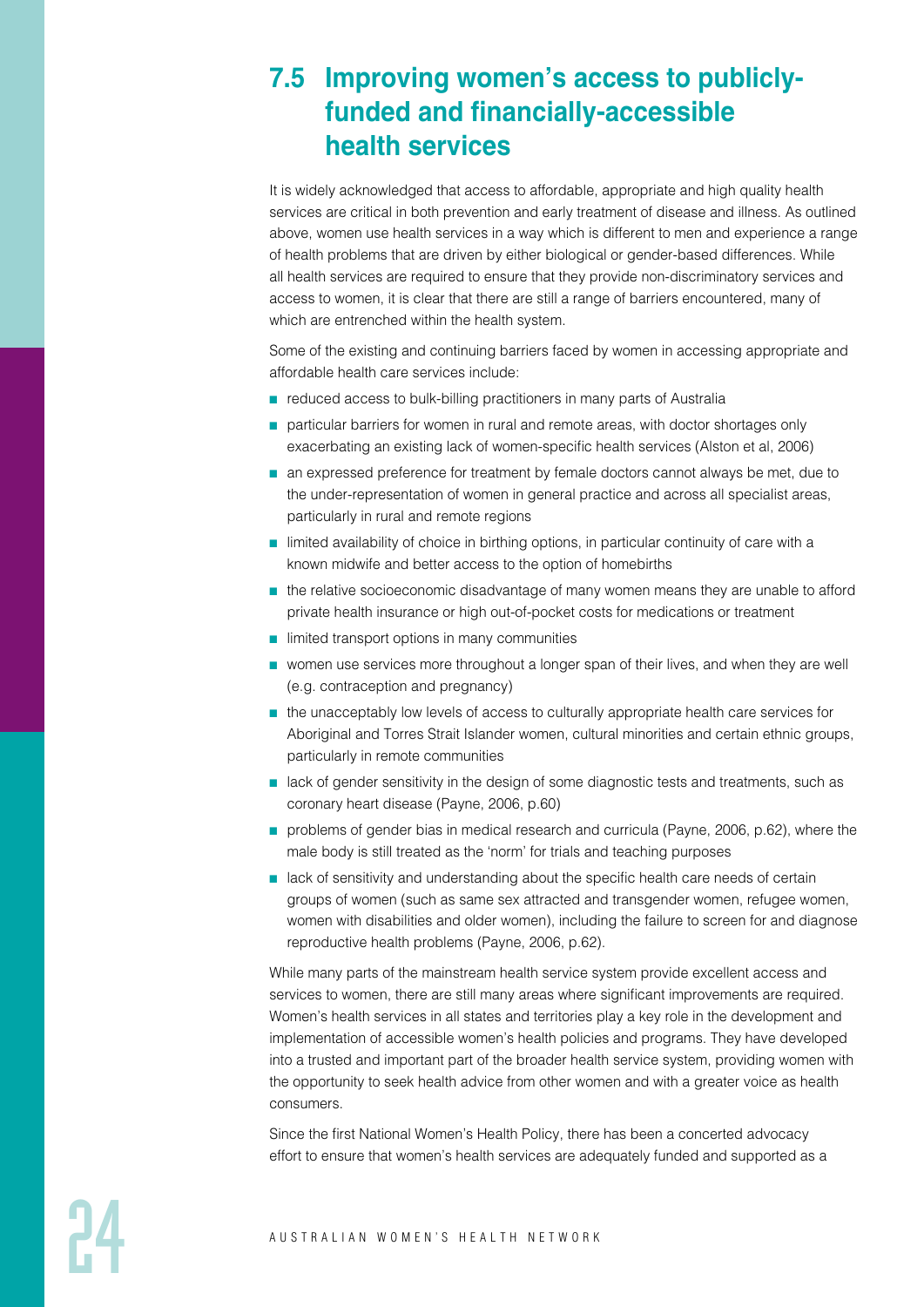complementary specialist service system alongside the mainstream health services. This 'dual track' approach has allowed the development of a strong network of women's health services across the country, contributing to improved primary health care and health education for women. However there are concerns in many parts of Australia about the sustainability of women's health services due to factors such as:

- significant population growth without an increase in funding
- an over-stretched public health system
- high and increasing costs associated with accessing the private system
- complexities resulting from social changes such as increased drug and alcohol use, increased levels of family violence and diagnosed mental health problems.

It is critical that this dual track approach of generalist and women's health services is funded at sustainable levels, based on changing populations and shifts in demand. It is also important that the knowledge and expertise of the women's health service system is expanded and incorporated into future strategies to achieve better health outcomes for Australian women, their families and communities.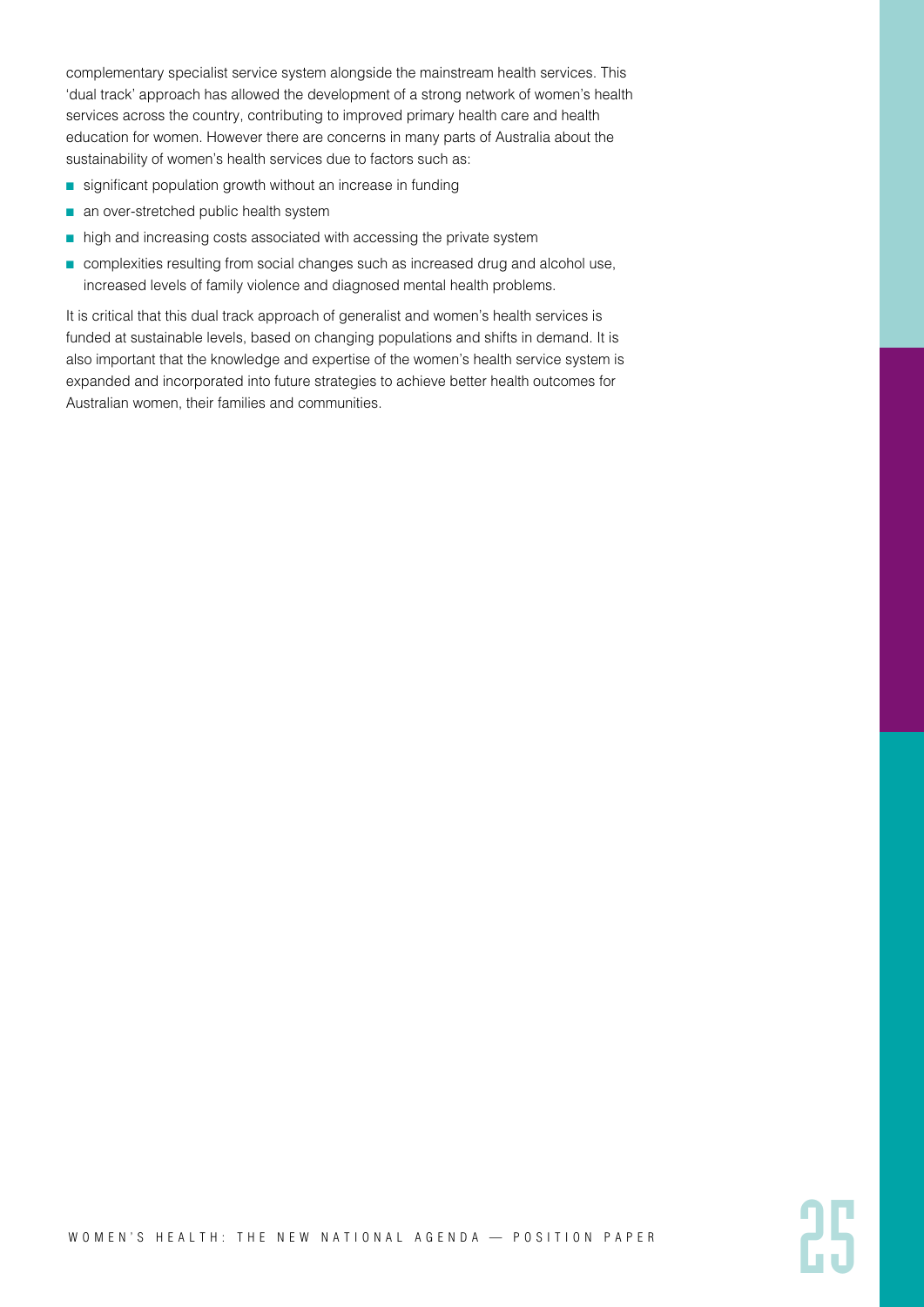# <span id="page-25-0"></span> $\frac{2}{2}$  International developments in  $\frac{2}{2}$ women's health policy

1975 marked a turning point in the approach towards women's health, with the United Nations International Women's Year conference in Mexico establishing the move towards an equity model, rather than a traditional welfare/poverty approach, to women's health.

UNIFEM (United Nations Development Fund for Women) was established in 1984 to recognise the importance of gender equality in international development projects including many health initiatives, with the General Assembly instructing UNIFEM to 'ensure women's involvement in mainstream activities'.

In 1995 the landmark UN World Conference on Women (Beijing) officially adopted 'gender mainstreaming'—i.e. the application of gender perspectives to all legal and social norms and standards, policy development, research, planning, advocacy, development, implementation and monitoring.

The Beijing Platform for Action that resulted from this conference has helped drive women's health policy over the last decade, including an emphasis on health as a basic human right and the importance of women to be free from violence in order to maximise their health outcomes. A key statement from the conference was:

*Women's right to the enjoyment of the highest standard of health must be secured throughout the whole life cycle in equality with men. The human rights of women include their right to have control over and decide freely and responsibly on matters related to their sexuality, including sexual and reproductive health, free of coercion, discrimination and violence.* 

1995 also marked the formal adoption of a 'gender and development' approach by the Commonwealth Heads of Government in Auckland which recognised that many inequalities were created by society, and therefore need to be rectified by society (UK Commonwealth Secretariat, 2002, p.5). It also recognised that both men and women needed to be involved in developing solutions to these gender based inequalities.

The UN Beijing +5 Women's Conference (2000) further strengthened the concept of gender mainstreaming in its resolutions. By adopting the Beijing Platform for Action, governments throughout the world—including Australia—effectively committed to effective integration of a gender perspective throughout all their policies, programs and service delivery. Their performance in delivering in each of these areas is subject to regular reviews, and Australia's performance is reliant on reporting by both Australian and state/territory governments.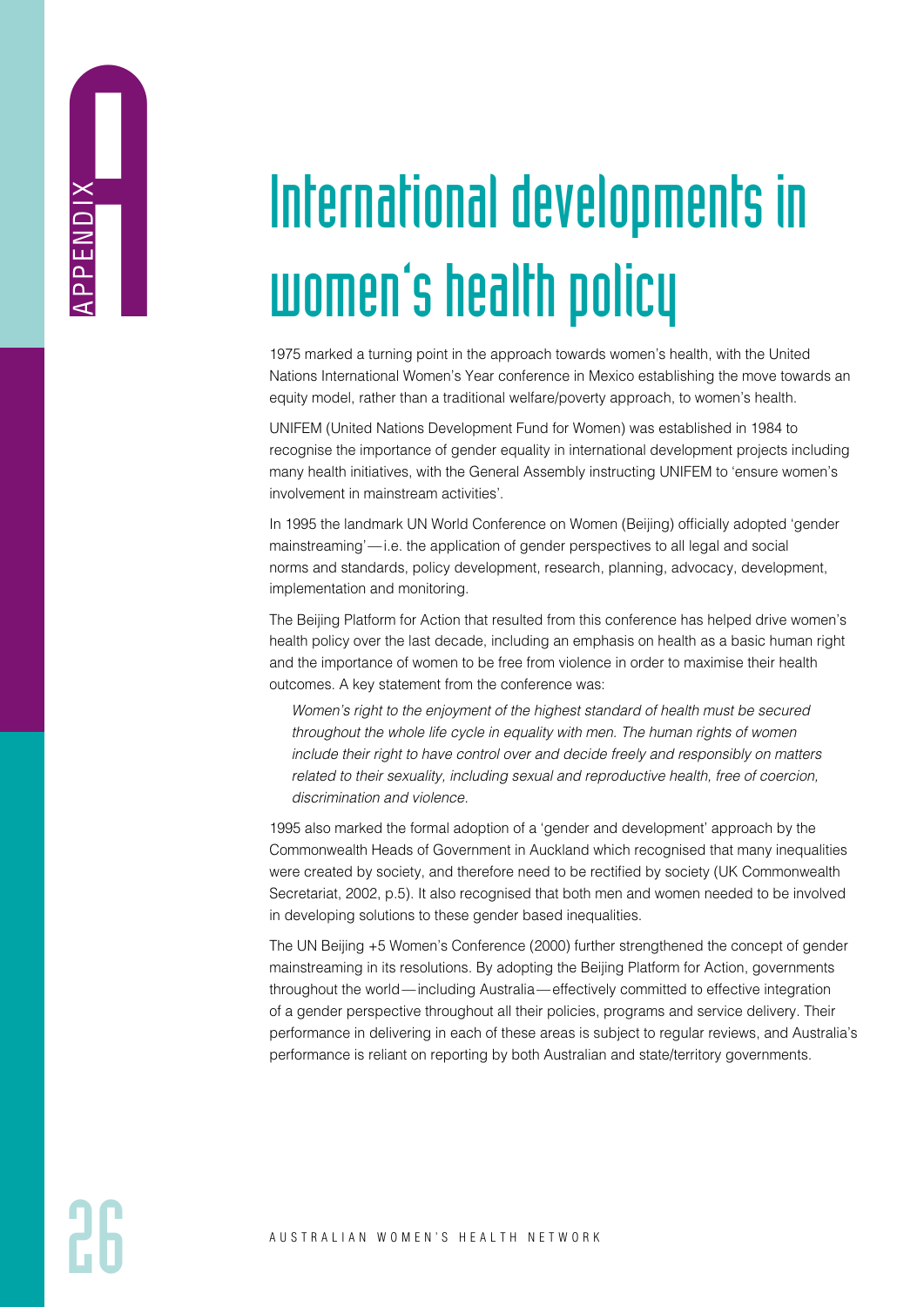# <span id="page-26-0"></span>Women's health policy in Australia (1985–2007) BAPPENDIX

Based on the AWHN Position Paper, June 2004, 'Women's Health under the Public Health Outcomes Funding Agreements', Australian Women's Health Network.

### **Development of the National Women's Health Policy 1989**

The International Decade for Women, which ran from 1976 to 1985, raised many issues of particular concern to women across Australia, including their health status and the appropriateness of existing health care responses.

Following a national conference in 1985, the Australian Government agreed on the need for a specific focus on women's health. After an intensive development phase involving consultations with over one million women across Australia, the National Women's Health Policy (NWHP) was officially launched in April 1989. It was signed off by Australian, state and territory ministers and subsequently endorsed by both Liberal and Labor governments.

The goals of the policy were to improve the health and wellbeing of all women in Australia, with a focus on those most at risk, and to encourage the health system to be more responsive to the needs of women. The central premise of the NWHP is a social view of health, which recognises that social and environmental factors, as well as knowledge, attitudes and behaviours of individuals, determine the health of populations and of individuals. The NWHP received acclaim throughout the world as a far-reaching, forwardthinking response to the health needs of women.

The National Women's Health Program, a bilateral Australian–state/territory program, was established to implement the NWHP. Both levels of government provided matched dollar for dollar funding for the program. The success of the policy across Australia was largely due to this commitment of funding to implement its key platforms.

From the late 1980s through the 1990s the National Women's Health Program was responsible for funding an extensive network of women's health services and initiatives throughout Australia. In line with the NWHP, the focus of the program services and projects was on achieving equitable outcomes for women by addressing the social determinants and conditions that affect health, particularly for women in most need. In adopting an 'upstream' (early intervention/prevention) approach, the program was in many ways ahead of its time.

The subsequent very successful National HIV/AIDS Strategy built upon learnings from the women's health program. More recently, evidence based population health promotion strategies are replicating the community capacity building approach taken in the women's health program. There is a growing body of evidence to support this approach as a means to reduce the risk factors and strengthen the protective factors underlying morbidity and mortality.

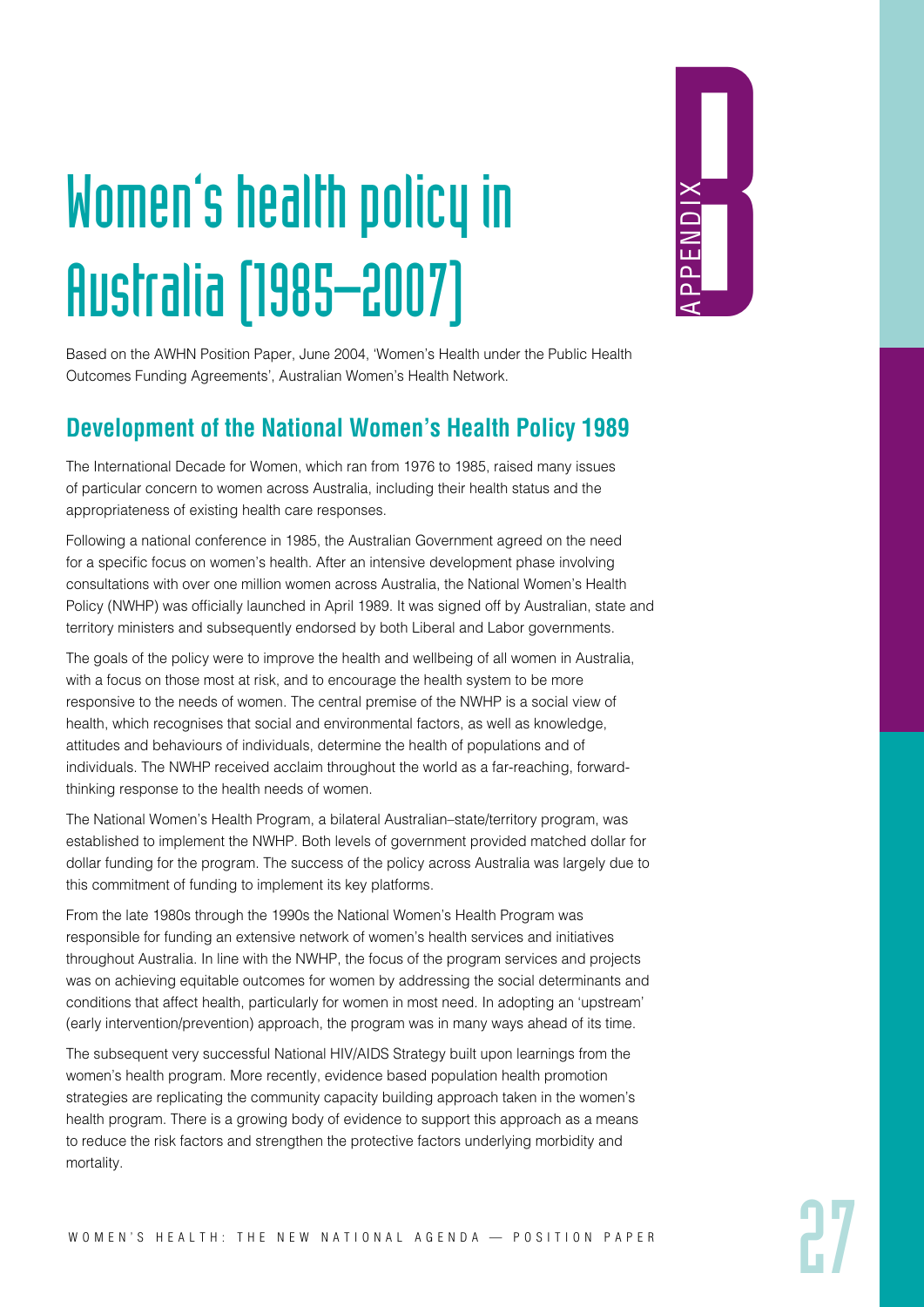### <span id="page-27-0"></span>**1997–98 to 1998–99 Public Health Outcomes Funding Agreements (PHOFAs)**

In 1997, the National Women's Health Program, Alternative Birthing Program and the Female Genital Mutilation Education and Prevention Program were all incorporated under the new Public Health Outcomes Funding Agreements (PHOFAs). These agreements were developed between the Australian Government and the state and territory governments. They effectively 'broad-banded' the previous specific purpose programs, giving states and territories greater flexibility regarding the use of federal funding.

The first PHOFA agreement between the Australian Government and the state and territory governments operated from 1997–98 to 1998–99. The stated aim was to improve *'the health and wellbeing of Australians through the enhanced delivery of public health activities and more flexible funding arrangements within the spirit of nationally agreed polices and strategies'. The Agreements were 'seen as part of a continuing development process to achieve shared public health objectives.'*

Under the first PHOFA agreements, it was stated that the Commonwealth and the states/ territories would *'continue their commitment to implement agreed National Strategies',*  including the National Women's Health Policy. However this was somewhat undermined by the abolition of the Australian Health Ministers' Advisory Committee's (AHMAC) Subcommittee on Women and Health.

The agreements specified few performance measures, with those that were included being regarded as part of jurisdictional effort, but not intended to limit it.

### **1999–00 to 2003–04 PHOFA Agreement**

The 1999–00 to 2003–04 PHOFA Agreements between the Commonwealth and the states/ territories continued to cover agreed outcomes for a range of public health initiatives. These were delivered under the following eight 'broadbanded' funding categories:

- HIV/AIDS
- Women's health
- Alternative birthing
- Education on Female Genital Mutilation
- Breast screening
- Cervical screening
- Childhood immunisation
- Illegal drugs

In line with the overall goal, *'to improve the health and wellbeing of all women in Australia, with a focus on those most at risk, by improving the responsiveness of the health system to*  women's health needs, particularly those most at risk of poor health and wellbeing outcomes the agreements specified five outcomes:

Health departments maintain community based services for women, based on national health policies, principles and specific strategies in place to target at risk female populations.

**I** Health departments foster partnerships/collaborative programs between gender specific health services and mainstream services based on national health policies or principles as they relate to women.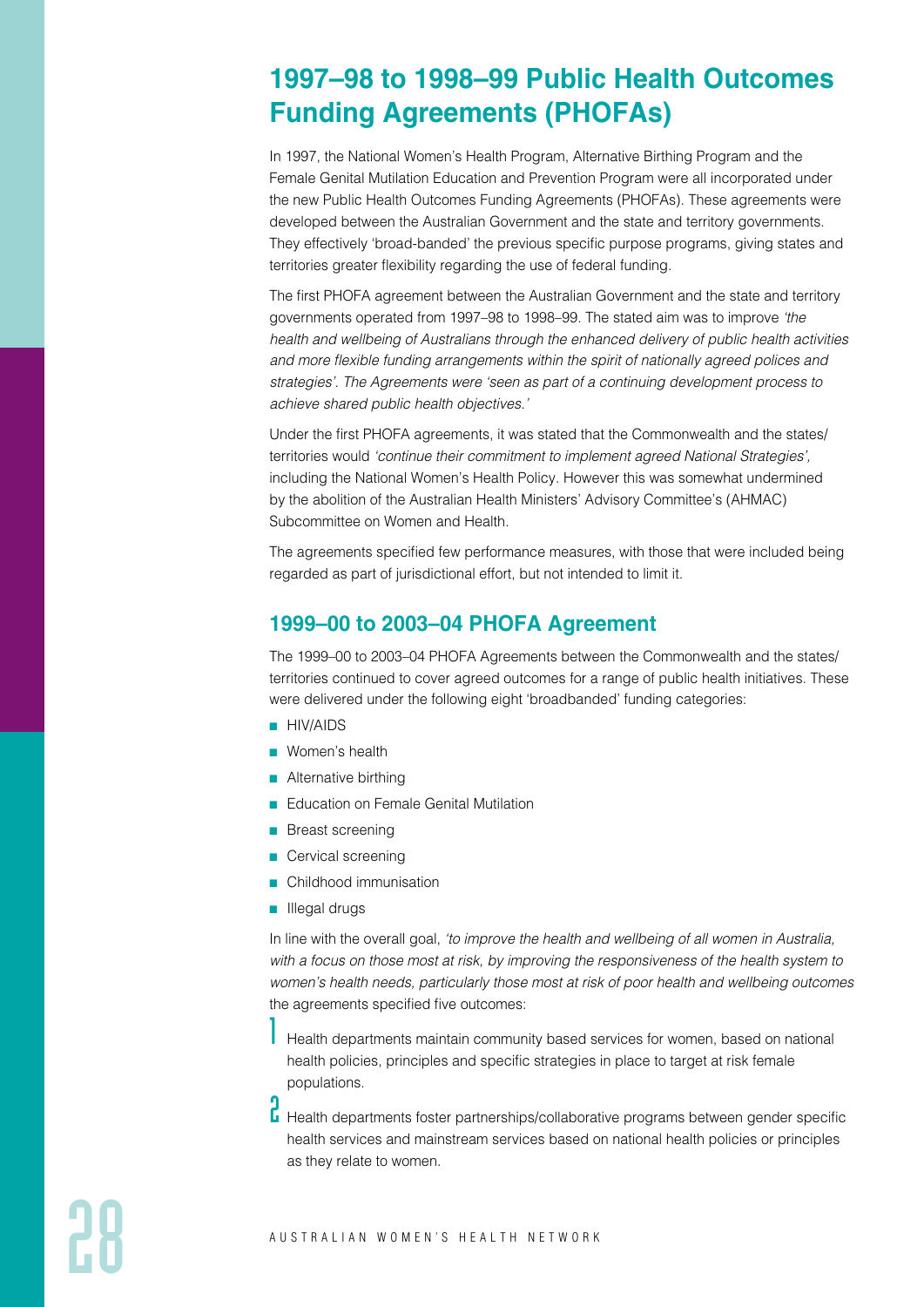- Health departments encourage midwife based birthing services to be established in the publicly funded health care system and for Aboriginal and Torres Strait Islander women.
- 4 Health departments work with communities to develop and implement information resources and programs to prevent occurrence of female genital mutilation and to minimise harm to those at risk or subjected to female genital mutilation.
- $\overline{5}$  Health departments take steps to decrease the proportion of Aboriginal and Torres Strait Islander newborns with birth weight <2500g, per 1000 live births.

In a review of the early years of the PHOFAs (1999–00 to 2001–02) it was found that there were both positive and negative aspects with regards to its women's health component. There was seen to be a need for women's health programs to be more directly linked to national health outcome trends and for the reporting and performance frameworks around women's health to be reviewed.

*A better approach may be to identify an agreed set of common objectives… for nationally relevant health issues (eg antenatal care, smoking, interventions in the early lifecourse of women to address issues such as chronic disease prevention and avoidable pregnancy; lifecourse interventions targeting low SES women) which could be incorporated into broader (than current) outcome categories.*

The review also pointed to need for national level strategic guidance for women's health and family planning, suggesting that the National Public Health Partnership could develop a much stronger role in this regard. *'The performance indicators highlight that an investment is required by both levels of government in this area.'*

The review recommended that: *'an investment in the development of priorities and better indicators [for women's health] is urgently required by both levels of government in this area.'*

### **The 2004–05 to 2008–09 PHOFAs**

Contrary to the recommendations of the Review and its call for a strengthening of the national role with regard to women's health, the initial draft of the 2004–05 to 2008–09 PHOFAs left out any mention of the National Women's Health Program and only included a single indicator from the previous agreements—that relating to low birthweight Aboriginal babies.

The National Women's Health Program, the Alternative Birthing Program and the National Education Program on Female Genital Mutilation had effectively disappeared from the national agenda. However, after considerable lobbying by AWHN, by state and territory governments and others with an interest in women's health issues, the final agreements were reworded to include an indicator relating to 'availability/access to community based health services for women, including at-risk female populations'. This change committed jurisdictions to maintaining some focus on women's health. Concerns from stakeholders regarding the inclusion of this indicator within a broader category labelled 'health risk factors' fell on deaf ears.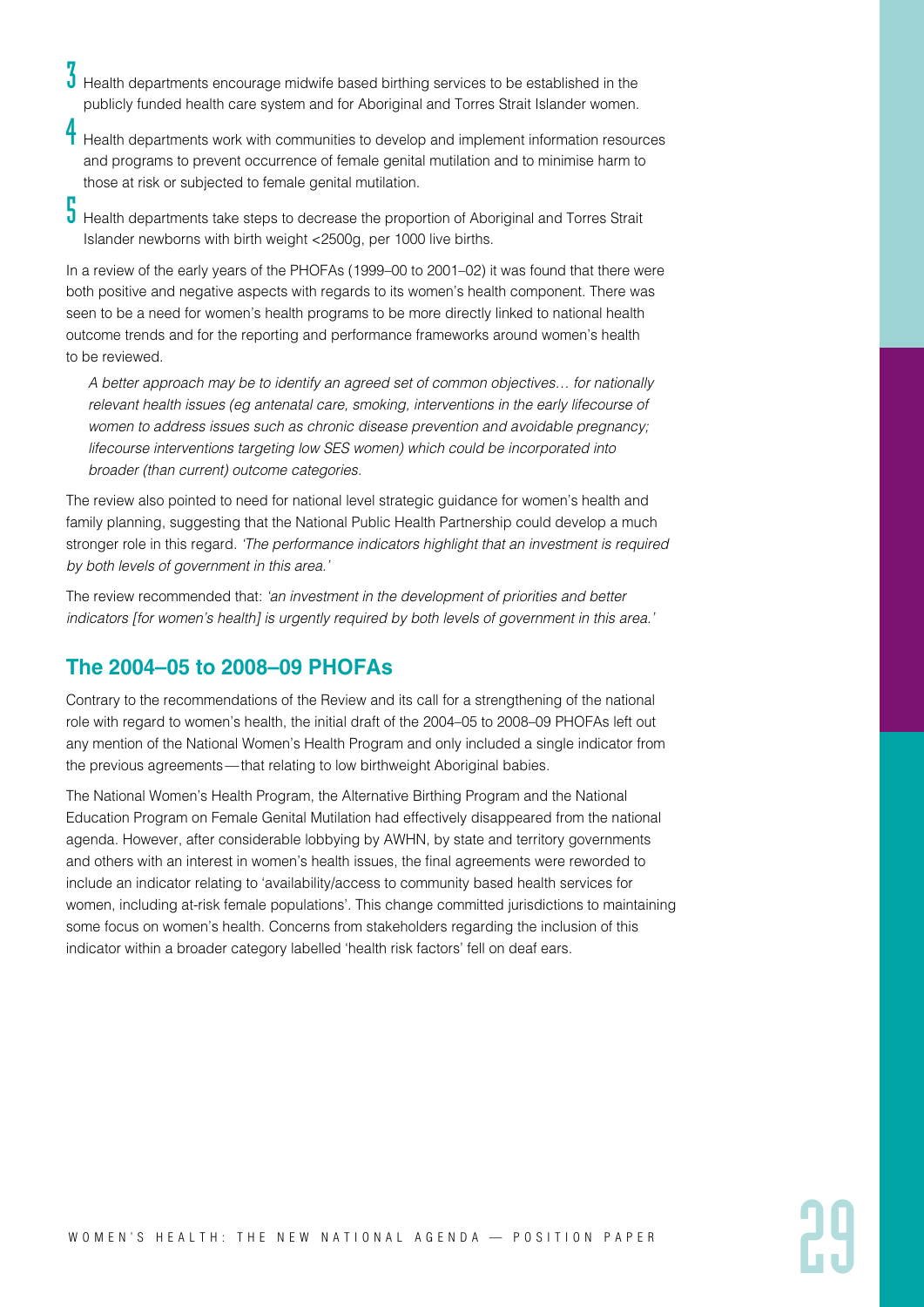

# <span id="page-29-0"></span>C Current approaches to women's health by jurisdiction

In addition to their reporting requirements against specific women's health initiatives under the PHOFAs, state and territory governments continue to develop a range of women's health policies and programs to respond to the needs of women in their own jurisdictions. The following table provides a list of current initiatives and emerging priorities of each jurisdiction.

| <b>Jurisdiction</b>          | <b>Approach and Initiatives</b>                                                                                                                                                                |
|------------------------------|------------------------------------------------------------------------------------------------------------------------------------------------------------------------------------------------|
| Commonwealth                 | Some women's health program areas remain jointly funded under the Public<br>Health Outcomes Framework Agreements (PHOFAs). The term of the current<br>agreement is 2004-05 to 2008-09.         |
| Victoria                     | Victorian Women's Health and Wellbeing Strategy (2006–2010)                                                                                                                                    |
| New South Wales              | Strategic Framework to Advance the Health of Women (2000). Currently<br>developing a NSW Women's Health Strategic Implementation Plan<br>(consultation paper due for release before June 2008) |
| Queensland                   | No specific current women's policy/strategy, however Queensland Health<br>funds 11 women's health services through their PHOFA.                                                                |
| South Australia              | South Australian Women's Health Policy (commenced 2005)                                                                                                                                        |
| Western Australia            | Domestic Violence initiative currently being developed.                                                                                                                                        |
| Tasmania                     | Women's Health Program                                                                                                                                                                         |
| Northern Territory           | Women's Health Strategy                                                                                                                                                                        |
| Australian Capital Territory | ACT Women's Plan and ACT Government Health Action Plan (2002) include<br>commitments to address women's health.                                                                                |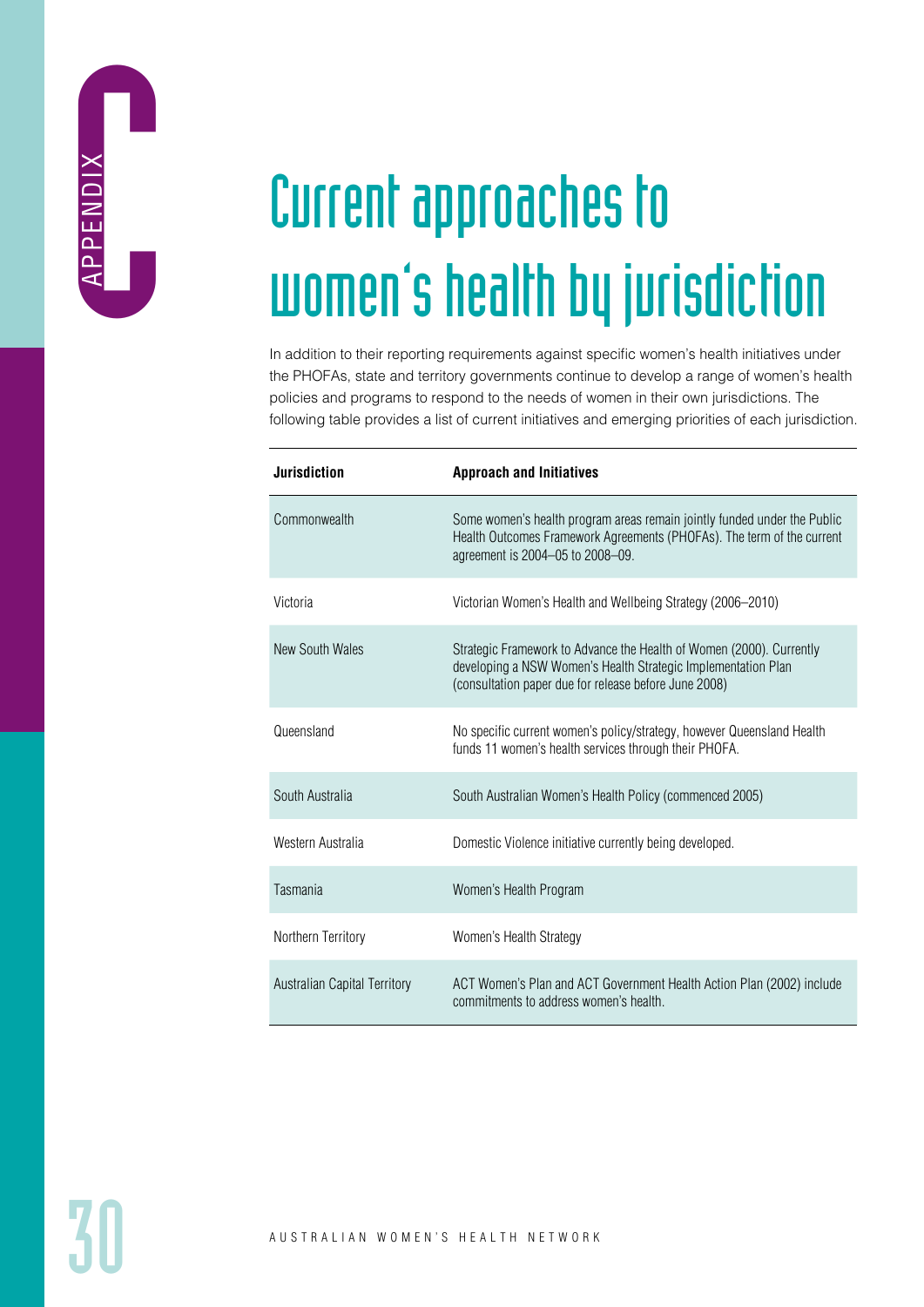

# <span id="page-30-0"></span>Milestones in women's  $\frac{1}{2}$ <br> **health in Australia Dependent Constant Plangrapia description**<br> **health in Australi** Plangrapia des in Melbourne (one of three hospitals in the world

| 1896      | Queen Victoria Memorial Hospital founded in Melbourne (one of three hospitals in the world<br>founded, managed and run by women, for women)                                                                                     |
|-----------|---------------------------------------------------------------------------------------------------------------------------------------------------------------------------------------------------------------------------------|
| 1914      | First baby health centre opened                                                                                                                                                                                                 |
| 1920s/30s | Growth of maternal and infant health programs                                                                                                                                                                                   |
| 1970s     | Family planning program established                                                                                                                                                                                             |
| 1973      | Women set up health centres, refuges and crisis centres in all states and territories. Some were<br>later funded under the Commonwealth Community Health Program                                                                |
| 1975      | 'United Nations International Year of Women' (followed by UN Decade for Women 1976-1985)                                                                                                                                        |
|           | First National Women's Health Conference, held in Brisbane                                                                                                                                                                      |
|           | Medibank introduced (Australia's first universal health insurance scheme)                                                                                                                                                       |
| 1983      | Medicare scheme introduced (revised from Medibank)                                                                                                                                                                              |
| 1985      | Second Women's Health Conference passes the resolution: 'That a National Policy on Women's<br>Health be developed consistent with the World Health Organization Global Strategy for Towards<br>Health for All by the Year 2000' |
| 1986      | Consultation with over one million women on the national women's health agenda                                                                                                                                                  |
| 1987      | Appointment of a special adviser to the Health Minister to coordinate development of a health<br>policy for women                                                                                                               |
| 1988      | Launch of discussion paper 'Women's Health: a Framework for Change' (Feb, 1988)                                                                                                                                                 |
| 1989      | National Women's Health Policy endorsed by all Health Ministers, and National Women's<br>Health Program launched                                                                                                                |
| 1991      | Breastscreen Australia and National cervical screening program established                                                                                                                                                      |
| 1993      | Second National Women's Health Program commenced                                                                                                                                                                                |
|           | National Public Health Partnership launched, with women's health program funding<br>broadbanded into the Public Health Outcomes Framework Agreements (PHOFA) between<br>the Australian and state/territory governments          |
| 1999      | Second PHOFA Agreements included the National Women's Health Program, Alternative<br>Birthing Program, and Female Genital Mutilation Education and Prevention Program                                                           |
| 2001      | National Women's Health Conference calls for 'a renewed national women's health policy and<br>program'                                                                                                                          |
|           | Third PHOFA agreement further broadbands funding to include three 'overarching public health<br>priority categories' to incorporate women's health priorities                                                                   |
| 2005      | National Women's Health Conference agrees on the critical need to redevelop the National<br>Women's Health Policy and Program.                                                                                                  |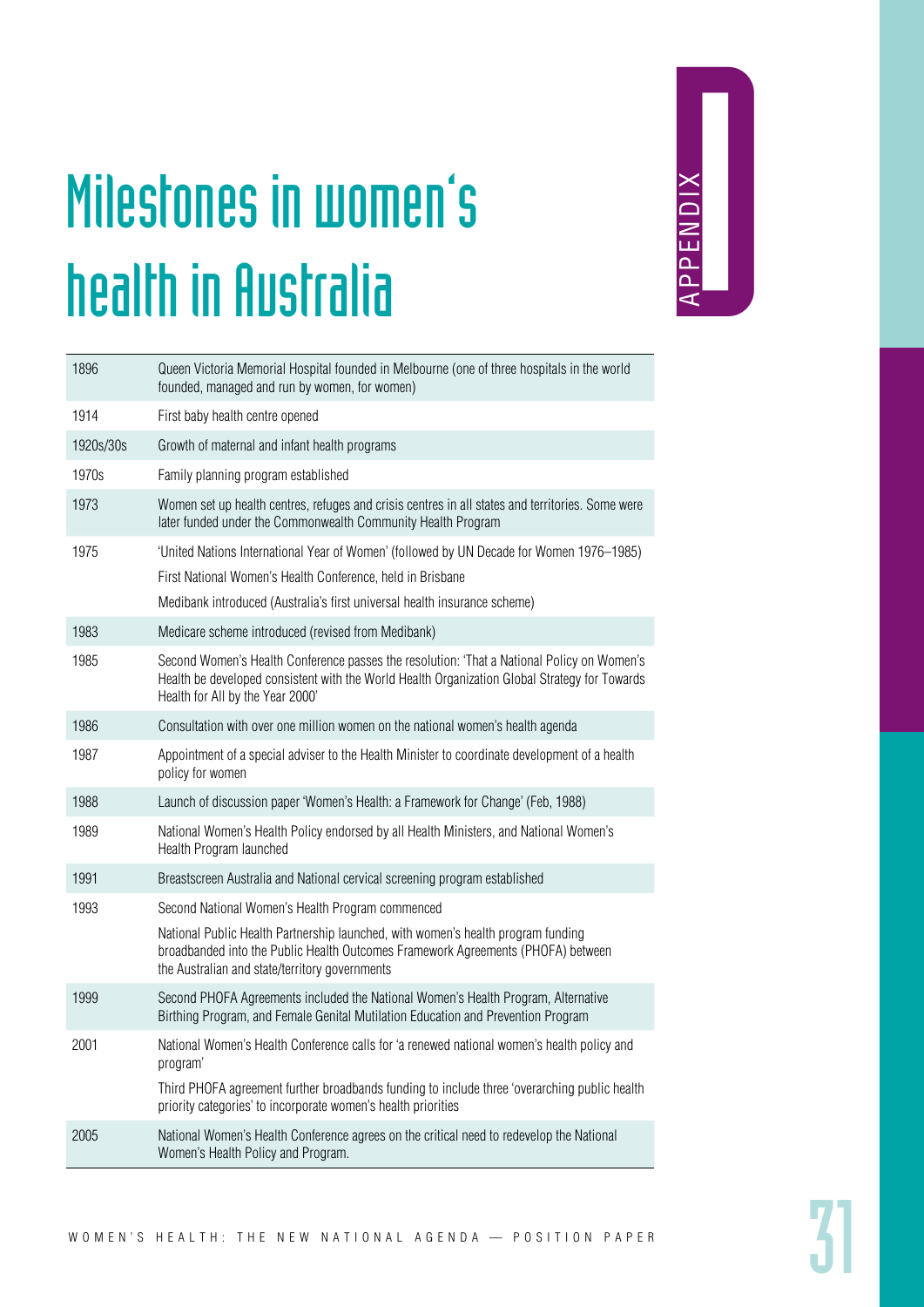## <span id="page-31-0"></span>References

- Access Economics (2004) *The cost of domestic violence to the Australian economy: part I and part II*, Commonwealth Office of the Status of Women, Canberra
- Alston M et al (2006) 'Brutal Neglect: Australian rural women's access to health services', *Rural and Remote Health Journal* (online), available at <http://rrh.deakin.edu.au>
- Andrews, Hall, Teesson, & Henderson (1999) 'The mental health of Australians', Mental Health Branch, Commonwealth Department of Health and Aged Care
- Australian Bureau of Statistics (2006) *Australian Demographic Statistics June 2006, Cat. No. 3101.0*, ABS, Canberra
- Australian Bureau of Statistics (2006) *Labour Force Australia, December 2006, Table 02, Labour force status by sex—seasonally adjusted, Cat. No. 6202.0.55.001*, ABS, Canberra
- Australian Bureau of Statistics (2006) *Average Weekly Earnings, November 2006, Cat. No. 6302.0,* ABS, Canberra
- Australian Bureau of Statistics (2005) *Deaths, Australia 2005, Cat. No. 3302.0*, ABS, Canberra
- Australian Bureau of Statistics (2005) *Births, Australia 2005, Cat. No. 3301.0*, ABS, Canberra
- Australian Bureau of Statistics (2005) *Personal Safety Survey, Australia 2005 (Reissue), Cat. No. 4906.0*, ABS, Canberra
- Australian Bureau of Statistics (2004–05) *2004–05 National Health Survey, Cat. No. 4364.0*, ABS, Canberra
- Australian Bureau of Statistics (2003) *Family Characteristics Survey, June 2003, Cat. No. 4442.0*, ABS, Canberra
- Australian Bureau of Statistics (1997) *How Australian's Use Their Time, 1997, Cat. No. 4153.0*, ABS, Canberra
- Australian Federation of Homelessness Organisations (2006) 'Homelessness and Families' Factsheet, AFHO, Canberra
- Australian Government Office for Women (2007) *Women in Australia 2007*, Commonwealth of Australia, Canberra
- Australian Government Department of Families, Community Services and Indigenous Affairs (2004) *Income support customers: a statistical overview 2004,* Statistical Paper No.3, Canberra
- Australian Institute of Health and Welfare (2006a) *Australia's Health 2006*: *The tenth biennial health report*, AIHW Cat. No. AUS73*,* Australian Institute of Health and Welfare, Canberra
- Australian Institute of Health and Welfare (2006b) *Chronic diseases and associated risk factors in Australia*, AIHW Cat. No. PHE81*,* Australian Institute of Health and Welfare, Canberra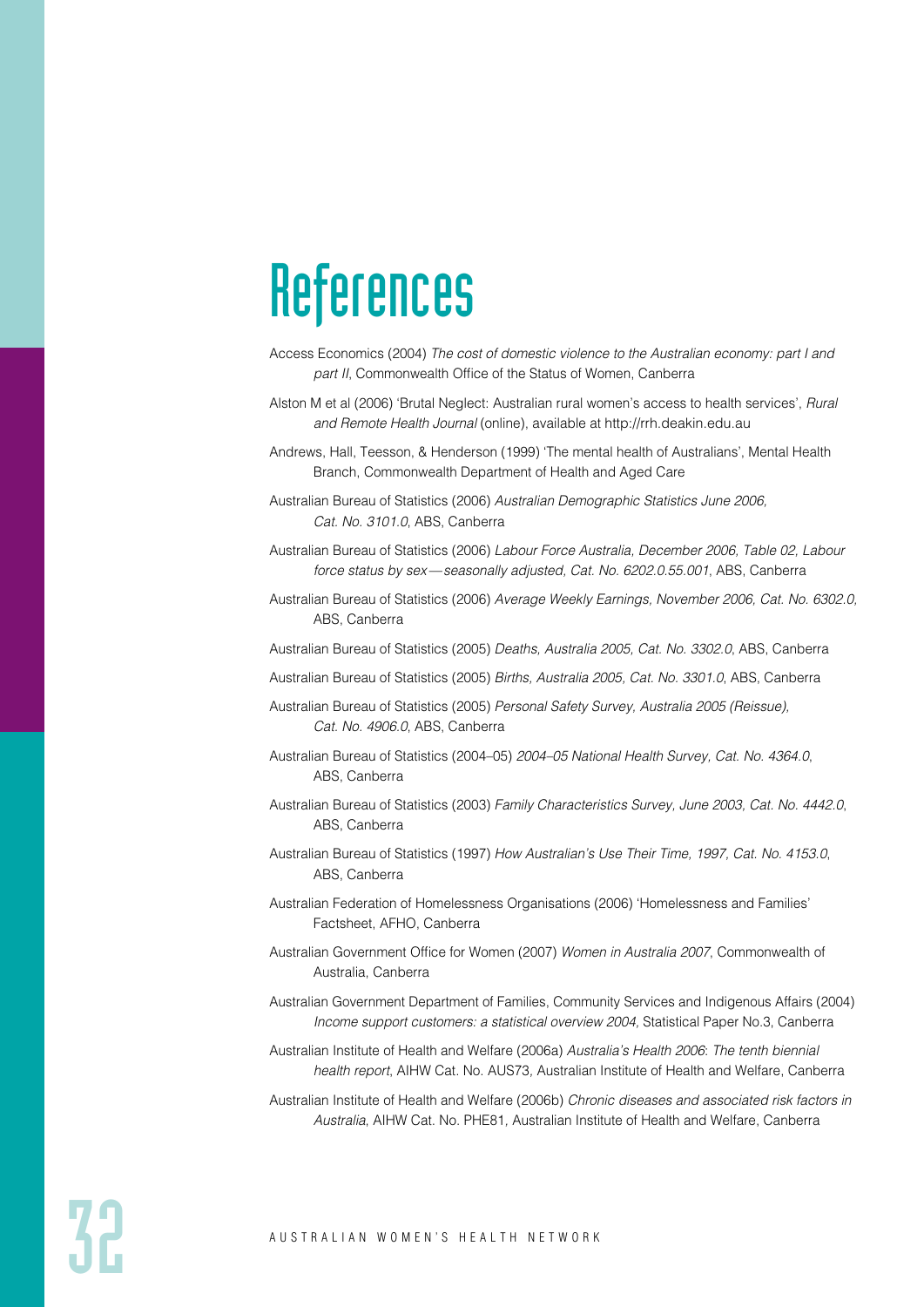- Australian Women's Health Network (2004) 'Women's Health under the Public Health Outcomes Funding Agreements', Position Paper June 2004, accessed 15 July 2007 at [www.awhn.org.au](http://www.awhn.org.au)
- Bandt Gatter & Associates & Purdon Associates (1997) *Report of the National Evaluation of the Second Phase of National Women's Health Program,* unpublished, Commonwealth of Australia, Canberra
- Baum F (2002) *The New Public Health,* Oxford University Press, Melbourne
- Broom D (2006) 'Complicating Gender', paper presented at Women's Health Matters: From Policy to Practice Summit 2006, published online by Women's Health Association of Victoria, Melbourne, [http://www.whv.org.au/Articles/WHM\\_summit.pdf](http://www.whv.org.au/Articles/WHM_summit.pdf)
- Chan A and Sage LC (2005) 'Estimating Australia's abortion rates 1985-2003' in *Medical Journal of Australia,* 182 (9):447–452
- Clare R (2004) 'Why can't a woman be more like a man—gender difference in retirement savings'*,* paper presented at the ASFA 2004 National Conference and Super Expo 12–14 November, 2004
- Commonwealth Department of Health and Ageing Factbook (2006) available at [www.health.gov.au](http://www.health.gov.au)
- Commonwealth Department of Health, Housing, Local Government and Community Services (1993) *National Women's Health Program: Evaluation and Future Directions,* Australian Government Publishing Services, Canberra
- Department of Human Services (2002) *Women's Health and Wellbeing* Strategy, Department of Human Services, Victoria, Melbourne
- Government of South Australia (2005) *South Australian Women's Health Policy,* Department of Health, South Australia
- Graduate Careers Australia (2005, 2006) *Gradstats,* No.10 December 2005, No.11, December 2006, GCA, Melbourne
- Gray G (1998) 'How Australia Came to Have a National Women's Health Policy', *International Journal of Health Services,* Vol. 28, pp107–125
- Gray G (1999) 'Women's Health in a Restructuring State' in Linda Hancock (ed) *Women, Public Policy and the State,* South Yarra, Macmillan
- Gray G (2008) 'Institutional, Incremental and Persistent: Women's Health Action in Canada and Australia', in Sandra Grey and Marian Sawer (eds) *Women's Movements: Flourishing or in Abeyance?* London and New York, Routledge
- Grayson N, Hargreaves J, and Sullivan EA (2005) *Use of routinely collected national data sets of reporting on induced abortion in Australia, AIHW Cat. No. PER30,* AIHW National Perinatal Statistics Unit, Sydney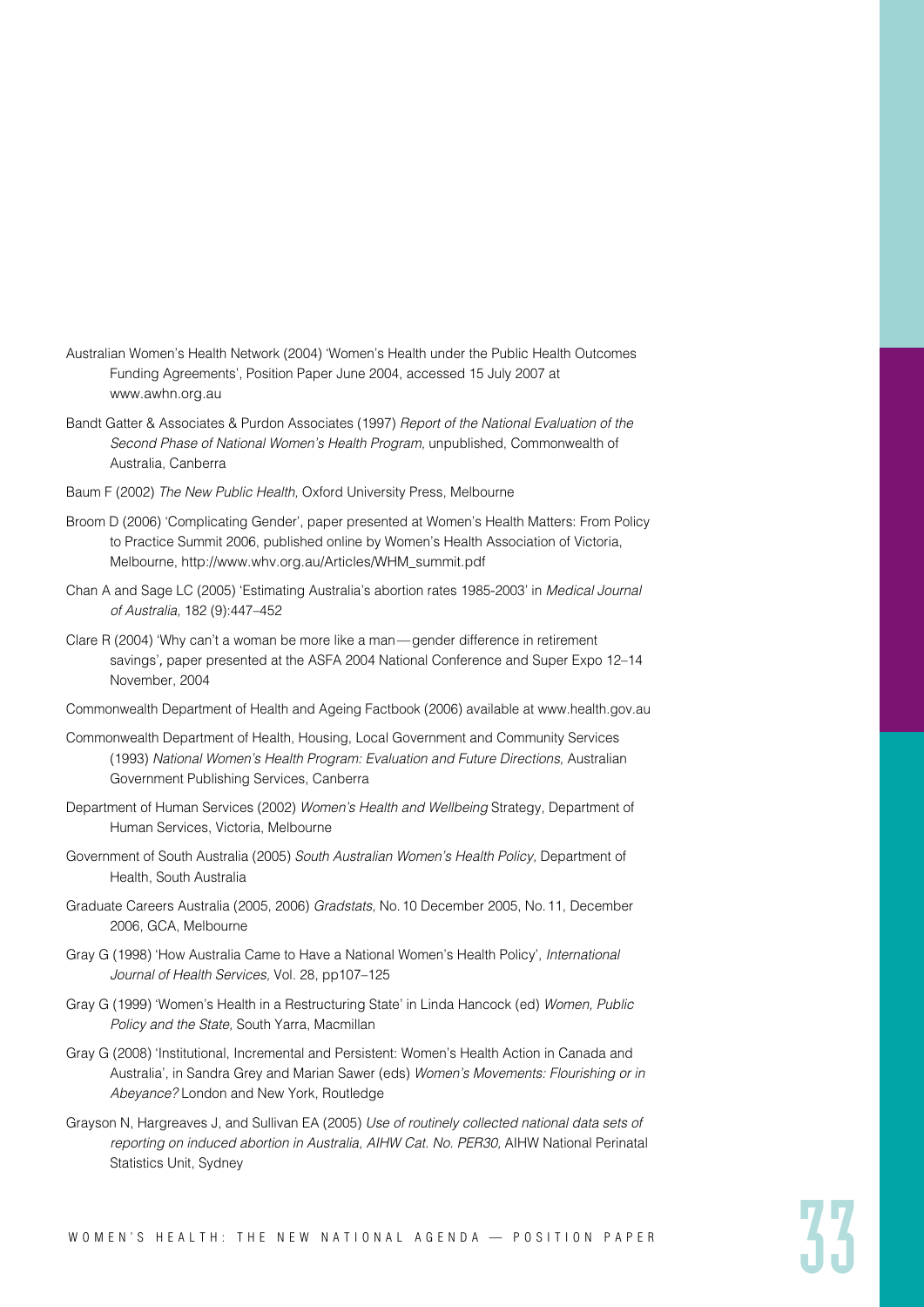- Hall R (2006) 'Gender as a determinant of health', paper presented at the 'Women's Health Matters: From Policy to Practice Statewide Summit July 2006', Women's Health Victoria
- Health Canada (1999) *Health Canada's Women's Health Strategy,* Health Canada, Ottawa
- Hillier L, Turner A, Mitchell A, (2005) *Writing themselves in again: 6 years on: the second national*  report on the sexuality, health and well-being of same sex attracted young people in *Australia,* Australian Research Centre in Sex, Health and Society, La Trobe University
- Jorm A (1997) 'Sex and age differences in depression: a quantitative synthesis of published research' in *Australian and New Zealand Journal of Psychiatry,* Vol. 21:46–53
- Komaseroff P (2001) 'Why Women's Health? From a researcher's point of view' in *Health Sharing Women,* 11(4): 12–16
- Labett Research and Marketing (2006) *Fertility Study: attitudes, experiences and behaviours of Australian General Public,* Report for the Fertility Society of Australia
- Lewis S (2007) Unpublished paper presented at IUHPE conference in Vancouver Canada, June 2007
- McNair R, Kavanagh A, Aguis P and Tong B (2005) 'The mental health status of young adult and mid-life non-heterosexual Australian women' in *The Australia and New Zealand Journal of Public Health,* Vol. 29:265–271
- Mouzos J (2005) *Homicide in Australia: 2003–04 National Homicide Monitoring Program Annual Report),* AIC Research and Public Policy Series No. 66, Australian Institute of Criminology, Canberra
- Mouzos J and Makkai T (2004) *Women's experience of male violence: findings from the Australian component of the International Violence Against Women Survey (IVAWS),* AIC Research and Public Policy Series No. 56, Australian Institute of Criminology, Canberra
- National Centre in HIV Epidemiology and Clinical Research (2006) *HIV/AIDS, viral hepatitis and sexually transmissible infections in Australia Annual Surveillance Report, 2001 and 2006,* National Centre in HIV Epidemiology and Clinical Research, University of New South Wales and Australian Institute of Health and Welfare
- NSW Health Department (2002) *Women's Heath Outcomes Framework,* NSW Health Department, North Sydney
- Payne S (2006) *The Health of Men and Women,* Polity Press, Cambridge
- Public Health Association of Australia (2007) 'PHAA calls for a National Sexual and Reproductive Health Strategy', unpublished
- Rice K and Walker C (2005) 'Gender Impact Assessment Paper: Financial Security', Women's Health Victoria, Melbourne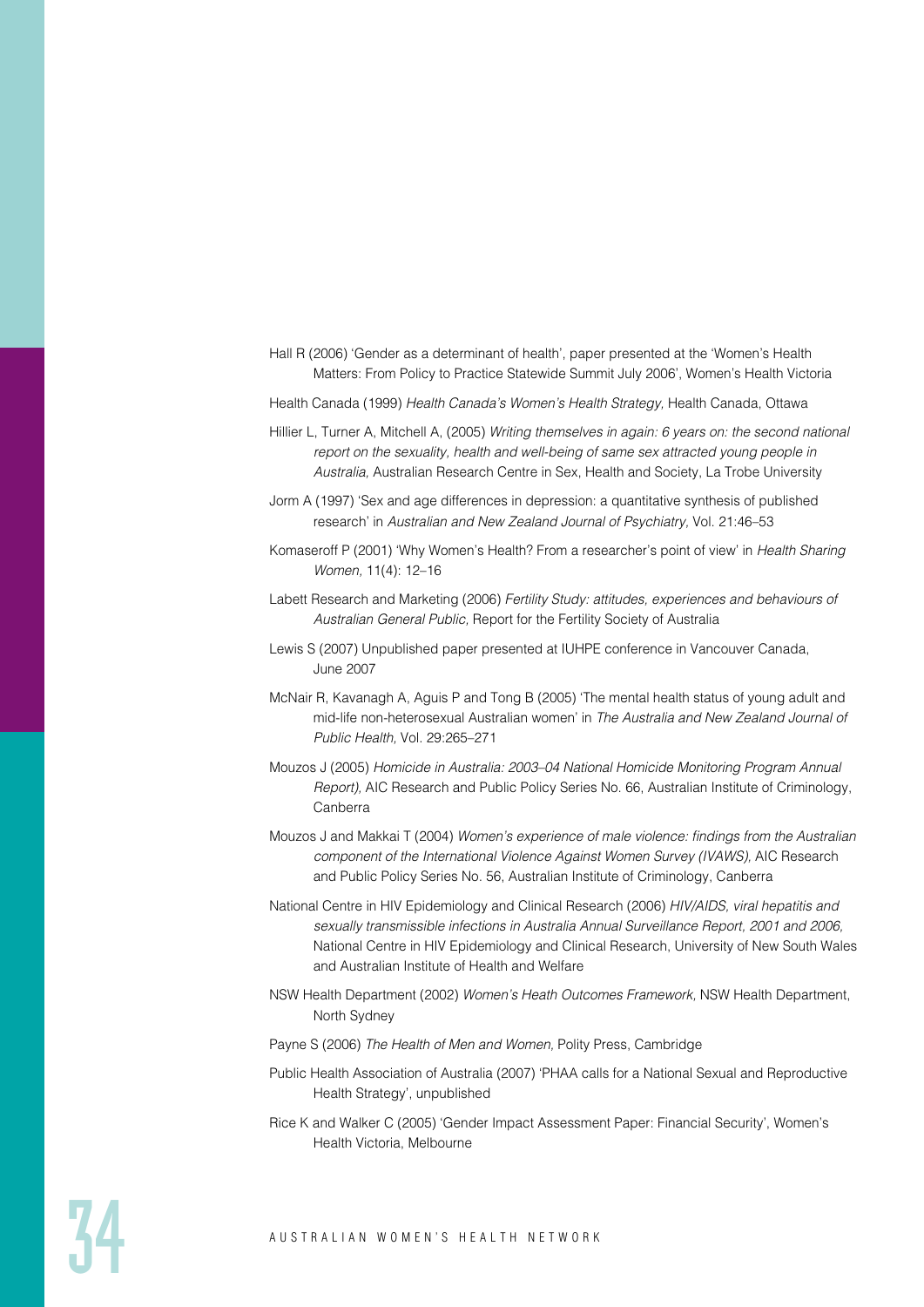- Richters J, Grulich AE, de Visser RO, Smith AMA and Rissel CE (2003) 'Sex in Australia: Contraceptive practices among a representative sample of women' in *Australian and New Zealand Journal of Public Health,* Vol. 27:210–216
- Rowe H, Amir L and Fisher J (2007) Submission in response to AWHN Discussion Paper (unpublished), Key Centre for Women's Health in Society, University of Melbourne
- Sen G and Ostlin P (2007) *Unequal, unfair, ineffective and inefficient—Gender inequity in health: why it exists and how we can change it,* Final report by the Women and Gender Equity Knowledge Network to the WHO Commission on Social Determinants of Health, Karolinska Institute
- Smith A, Agius P, Dyson S, Mitchell A and Pitts M (2003) *Secondary students and sexual health, 2002: results of the 3rd National Survey of Australian Secondary Students,* HIV/AIDS and Sexual Health, Monograph Series No. 47, Australian Research Centre in Sex, Health & Society, La Trobe University
- United Kingdom Commonwealth Secretariat, Communication and Public Affairs Division (2002) *Gender Mainstreaming in the Health Sector: Experiences in Commonwealth Countries*, Commonwealth Secretariat Publications, London
- VicHealth (2004) *The health costs of violence: measuring the burden of disease caused by intimate partner violence: A summary of findings,* Victorian Health Promotion Foundation, Carlton South, Victoria
- Weston R (2004) 'Having children or not', in *Family Matters,* Vol. 69:4–9
- Women's Health Association of Victoria (2006) "Preventing Violence Against Women" factsheet, Women's Health Association of Victoria, Melbourne
- World Health Organization (2002) 'Gender and Mental Health' Factsheet, Department of Gender and Women's Health WHO, Geneva
- World Health Organization (2002a) *Integrating Gender Perspectives in the Work of WHO: WHO Gender Policy 2002,* Annex 1, WHO, Geneva
- World Health Organization (1999) *Health 21: The Health for All Policy Framework for the WHO European Region,* WHO, Geneva
- Women's Health Association of Victoria (2006) 'Women's Health Matters: From Policy to Practice. 10 Point Plan for Victorian Women's Health 2006–10—Setting an Agenda', Discussion paper, WHAV, Melbourne. Accessed from [www.whv.org.au](http://www.whv.org.au) 30 June 2007
- Women's Health Association of Victoria (2006) 'Women's Health Matters: From Policy to Practice. Statewide Summit 13 July 2006: Proceedings', WHAV, Melbourne. Accessed from [www.whv.org.au](http://www.whv.org.au) 30 June 2007